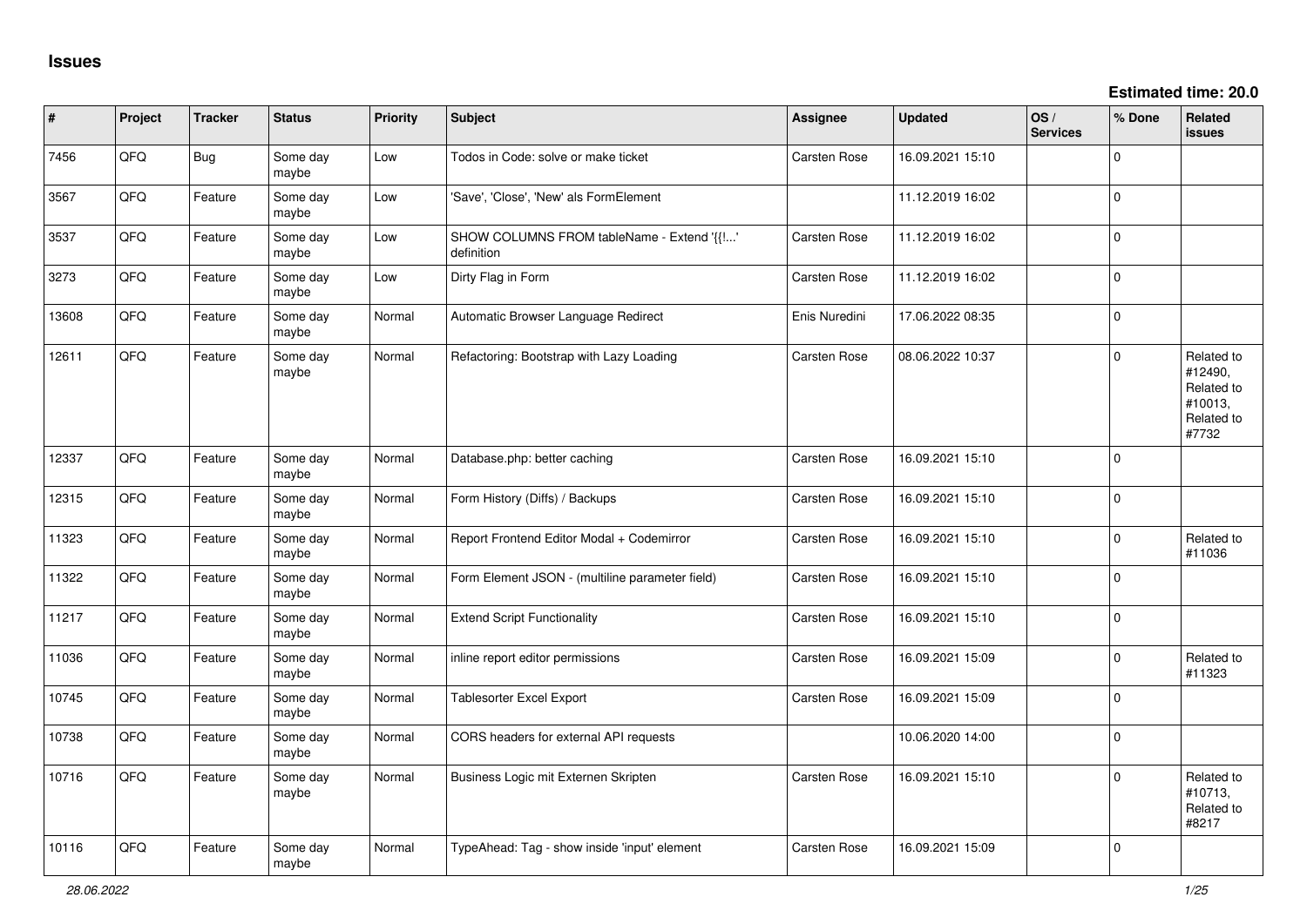| #     | Project | <b>Tracker</b> | <b>Status</b>     | Priority | <b>Subject</b>                                                           | <b>Assignee</b> | <b>Updated</b>   | OS/<br><b>Services</b> | % Done      | Related<br><b>issues</b>                                              |
|-------|---------|----------------|-------------------|----------|--------------------------------------------------------------------------|-----------------|------------------|------------------------|-------------|-----------------------------------------------------------------------|
| 10095 | QFQ     | Feature        | Some day<br>maybe | Normal   | Generic Gitlab Integration into QFQ                                      | Carsten Rose    | 16.09.2021 15:10 |                        | $\Omega$    |                                                                       |
| 10013 | QFQ     | Feature        | Some day<br>maybe | Normal   | FE.typ=editor: CodeMirror                                                | Carsten Rose    | 08.06.2022 10:37 |                        | $\mathbf 0$ | Related to<br>#12611,<br>Related to<br>#12490,<br>Related to<br>#7732 |
| 9704  | QFQ     | Feature        | Some day<br>maybe | Normal   | Thumbnails Generieren beim Splitten von PDF Files                        | Carsten Rose    | 11.12.2019 16:01 |                        | $\mathbf 0$ |                                                                       |
| 9669  | QFQ     | Bug            | Some day<br>maybe | Normal   | Checkbox / Template Group: radio/checkbox visible broken<br>after 'add'  | Carsten Rose    | 16.06.2021 13:47 |                        | $\Omega$    | Related to<br>#8091                                                   |
| 9579  | QFQ     | Feature        | Some day<br>maybe | Normal   | Multiform with Process Row                                               | Carsten Rose    | 11.12.2019 16:01 |                        | $\mathbf 0$ |                                                                       |
| 9281  | QFQ     | Bug            | Some day<br>maybe | Normal   | Allow STRICT_TRANS_TABLES                                                | Carsten Rose    | 02.01.2021 18:43 |                        | $\mathbf 0$ |                                                                       |
| 9130  | QFQ     | Feature        | Some day<br>maybe | Normal   | tablesorter: Automatic Row numbering / Zeilenummer                       | Benjamin Baer   | 01.02.2020 23:22 |                        | $\mathbf 0$ |                                                                       |
| 9126  | QFQ     | Bug            | Some day<br>maybe | Normal   | hidden Form elements are present in page source                          |                 | 02.01.2021 18:41 |                        | $\Omega$    |                                                                       |
| 9024  | QFQ     | <b>Bug</b>     | Some day<br>maybe | Normal   | QFQ Einarbeitung                                                         |                 | 01.02.2020 15:56 |                        | $\Omega$    |                                                                       |
| 9020  | QFQ     | <b>Bug</b>     | Some day<br>maybe | Normal   | radio mit buttonClass und dynamicUpdate lassen sich nicht<br>kombinieren |                 | 11.12.2019 16:01 |                        | $\mathbf 0$ |                                                                       |
| 8894  | QFQ     | Feature        | Some day<br>maybe | Normal   | Documentation Tags Usable in QFQ Application                             | Carsten Rose    | 11.12.2019 16:01 |                        | $\Omega$    |                                                                       |
| 8892  | QFQ     | Feature        | Some day<br>maybe | Normal   | Display and Edit SQL Comments in Form Editor                             | Carsten Rose    | 11.12.2019 16:01 |                        | $\mathbf 0$ |                                                                       |
| 8586  | QFQ     | Feature        | Some day<br>maybe | Normal   | QFQ: Enhance Error message for 'record not found'                        | Carsten Rose    | 16.09.2021 15:10 |                        | 0           |                                                                       |
| 8520  | QFQ     | Feature        | Some day<br>maybe | Normal   | Bring QFQ to Composer                                                    | Carsten Rose    | 16.09.2021 15:10 |                        | $\mathbf 0$ |                                                                       |
| 8106  | QFQ     | Bug            | Some day<br>maybe | Normal   | Dynamic Update: Feld kann nicht auf empty zurückgesetzt<br>werden        | Carsten Rose    | 11.12.2019 16:01 |                        | $\Omega$    |                                                                       |
| 8101  | QFQ     | Feature        | Some day<br>maybe | Normal   | Password hash: support further hashing methods                           | Carsten Rose    | 16.09.2021 15:10 |                        | 0           |                                                                       |
| 8056  | QFQ     | Feature        | Some day<br>maybe | Normal   | Termin Organisation (Reservation)                                        |                 | 01.02.2020 23:19 |                        | $\mathbf 0$ | Related to<br>#8658                                                   |
| 7921  | QFG     | Feature        | Some day<br>maybe | Normal   | Rest API Export: URL kuerzer machen                                      |                 | 01.02.2020 23:19 |                        | $\mathbf 0$ |                                                                       |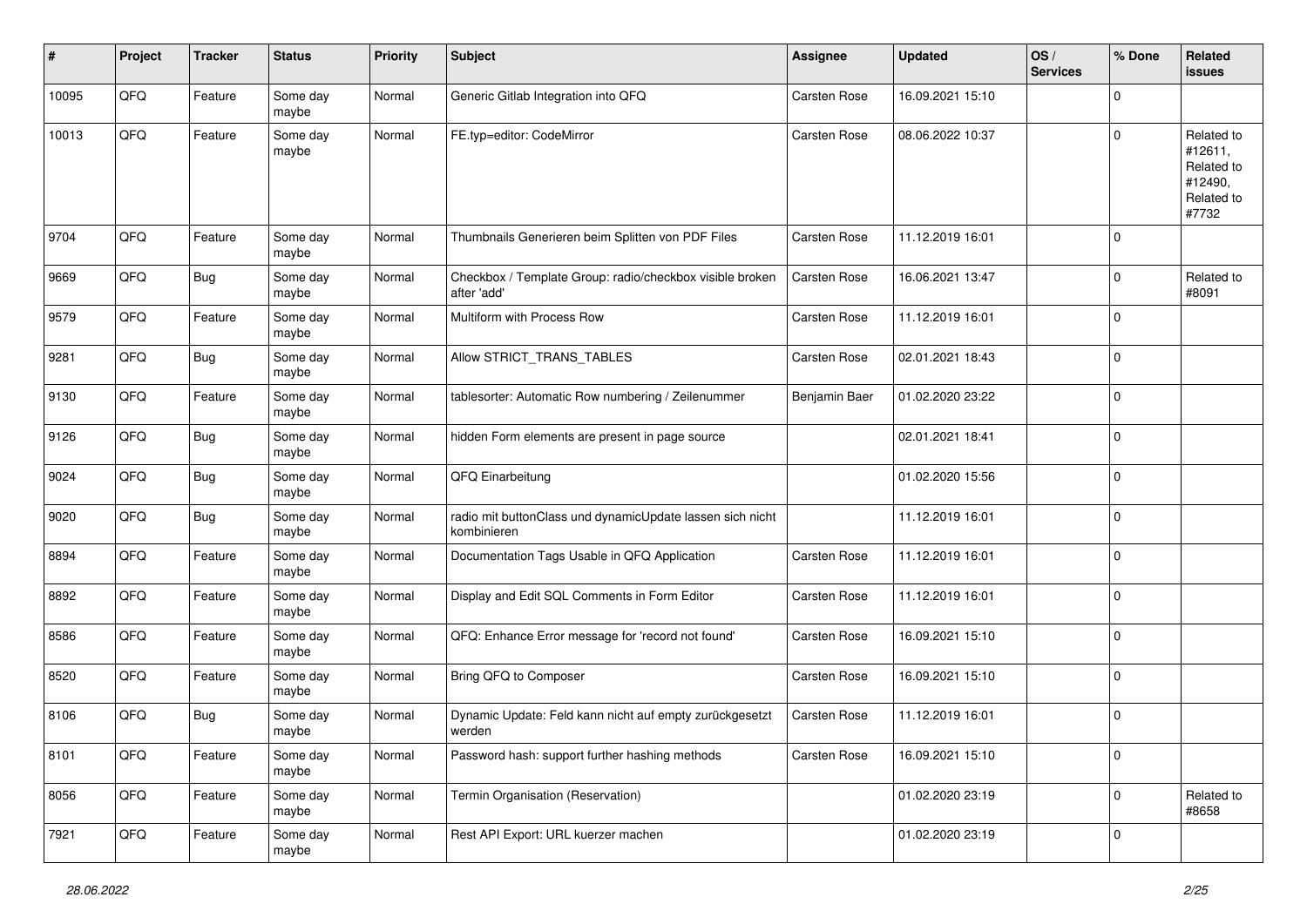| #    | Project | <b>Tracker</b> | <b>Status</b>     | <b>Priority</b> | <b>Subject</b>                                                                                 | <b>Assignee</b> | <b>Updated</b>   | OS/<br><b>Services</b> | % Done      | Related<br><b>issues</b>                                               |
|------|---------|----------------|-------------------|-----------------|------------------------------------------------------------------------------------------------|-----------------|------------------|------------------------|-------------|------------------------------------------------------------------------|
| 7732 | QFQ     | Feature        | Some day<br>maybe | Normal          | Javascript: Lazy Loading der add on libs                                                       | Benjamin Baer   | 08.06.2022 10:38 |                        | O           | Related to<br>#12611,<br>Related to<br>#12490,<br>Related to<br>#10013 |
| 7453 | QFQ     | Feature        | Some day<br>maybe | Normal          | import / export forms QFQ                                                                      | Carsten Rose    | 16.09.2021 15:10 |                        | $\Omega$    |                                                                        |
| 7452 | QFQ     | Feature        | Some day<br>maybe | Normal          | automate deployment new QFQ version                                                            | Carsten Rose    | 16.09.2021 15:10 |                        | $\mathbf 0$ |                                                                        |
| 7402 | QFQ     | <b>Bug</b>     | Some day<br>maybe | Normal          | thumbnail cache: outdated picture when permission denied<br>and permission resolved.           |                 | 01.02.2020 23:20 |                        | $\Omega$    |                                                                        |
| 7336 | QFQ     | Feature        | Some day<br>maybe | Normal          | PDF Upload: disallow PDFs with specific Meta information                                       | Carsten Rose    | 11.12.2019 16:01 |                        | $\mathbf 0$ |                                                                        |
| 7281 | QFQ     | <b>Bug</b>     | Some day<br>maybe | Normal          | Subrecords: on large screen separator line too short                                           |                 | 01.02.2020 23:19 |                        | $\mathbf 0$ |                                                                        |
| 7278 | QFQ     | Feature        | Some day<br>maybe | Normal          | Form: Wert vordefinieren der immer gesetzt wird                                                |                 | 02.05.2021 09:27 |                        | $\mathbf 0$ |                                                                        |
| 7229 | QFQ     | Feature        | Some day<br>maybe | Normal          | New FormElement.type: Button                                                                   |                 | 01.02.2021 12:32 |                        | $\Omega$    |                                                                        |
| 7108 | QFQ     | Feature        | Some day<br>maybe | Normal          | QFQ Wrap Elements                                                                              |                 | 11.12.2019 16:01 |                        | $\Omega$    |                                                                        |
| 7107 | QFQ     | Feature        | Some day<br>maybe | Normal          | Showcase Registration Tool: Anmeldung / Administration :<br>Liste Anmeldungen / Emaileinaldung | Carsten Rose    | 11.12.2019 16:01 |                        | $\Omega$    |                                                                        |
| 7106 | QFQ     | Feature        | Some day<br>maybe | Normal          | Beispiel Nummerierung von Rows in Report                                                       |                 | 11.12.2019 16:01 |                        | $\Omega$    |                                                                        |
| 7105 | QFQ     | Feature        | Some day<br>maybe | Normal          | Beispiel wie man in einer zweiten Tabelle speichert.                                           |                 | 11.12.2019 16:01 |                        | $\mathbf 0$ |                                                                        |
| 7104 | QFQ     | Feature        | Some day<br>maybe | Normal          | Manual: hint about escaping if '\r' appears in mail body                                       |                 | 11.12.2019 16:01 |                        | $\mathbf 0$ |                                                                        |
| 7101 | QFQ     | <b>Bug</b>     | Some day<br>maybe | Normal          | 'form' in SIP and 'report' - breaks                                                            |                 | 01.02.2020 23:20 |                        | $\mathbf 0$ |                                                                        |
| 7100 | QFQ     | Feature        | Some day<br>maybe | Normal          | Download: log access, max downloads, time limit                                                |                 | 01.02.2020 23:19 |                        | $\Omega$    |                                                                        |
| 6992 | QFG     | Feature        | Some day<br>maybe | Normal          | DB exception: Syntax Highlight                                                                 |                 | 11.12.2019 16:01 |                        | 0           | Related to<br>#5450                                                    |
| 6972 | QFG     | Feature        | Some day<br>maybe | Normal          | Fabric Clipboard / cross browser tab                                                           | Benjamin Baer   | 01.02.2020 23:21 |                        | $\mathbf 0$ |                                                                        |
| 6970 | QFQ     | Feature        | Some day<br>maybe | Normal          | tablesorter: default fuer 'sortReset' aendern von 'Ctrl' zu 'Alt'                              | Benjamin Baer   | 01.02.2020 23:21 |                        | $\mathbf 0$ |                                                                        |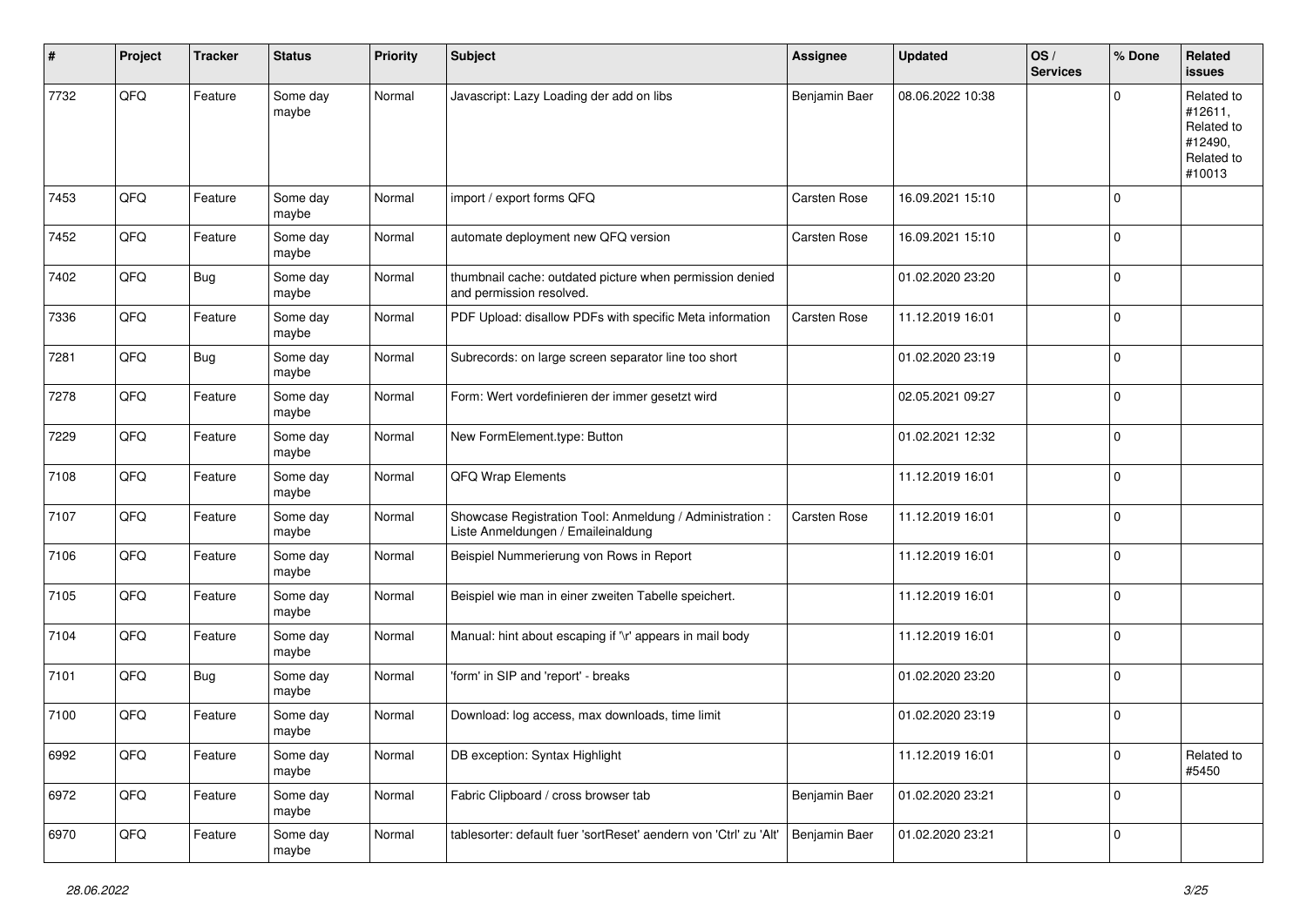| $\pmb{\#}$ | Project | <b>Tracker</b> | <b>Status</b>     | <b>Priority</b> | <b>Subject</b>                                                                    | <b>Assignee</b>     | <b>Updated</b>   | OS/<br><b>Services</b> | % Done      | Related<br>issues   |
|------------|---------|----------------|-------------------|-----------------|-----------------------------------------------------------------------------------|---------------------|------------------|------------------------|-------------|---------------------|
| 6715       | QFQ     | Feature        | Some day<br>maybe | Normal          | Code-Refactoring: dbArray vereinheitlichen                                        | <b>Carsten Rose</b> | 11.12.2019 16:02 |                        | $\Omega$    |                     |
| 6704       | QFQ     | Feature        | Some day<br>maybe | Normal          | Upload Mode: Bilder in Notizen rechts sollen aktuellen<br>Upload repräsentieren.  |                     | 01.02.2020 23:19 |                        | $\Omega$    | Related to<br>#3264 |
| 6515       | QFQ     | Feature        | Some day<br>maybe | Normal          | Formular: Felder dynamisch ein/ausblenden                                         |                     | 11.12.2019 16:02 |                        | $\mathbf 0$ |                     |
| 6299       | QFQ     | Feature        | Some day<br>maybe | Normal          | Attack detection: log table with invalid SIP access                               |                     | 11.12.2019 16:02 |                        | $\Omega$    | Related to<br>#3947 |
| 6288       | QFQ     | Feature        | Some day<br>maybe | Normal          | Best Practice: Erklaeren wie man ein Formular ganz in<br>'weiss' erstellen kann   |                     | 11.12.2019 16:02 |                        | $\Omega$    |                     |
| 6084       | QFQ     | Feature        | Some day<br>maybe | Normal          | New escape type: 'D' - convert date                                               |                     | 01.02.2020 23:19 |                        | $\mathbf 0$ |                     |
| 6083       | QFQ     | Feature        | Some day<br>maybe | Normal          | Dynamic Update: Value Check via SQL                                               |                     | 11.12.2019 16:02 |                        | $\Omega$    |                     |
| 5991       | QFQ     | <b>Bug</b>     | Some day<br>maybe | Normal          | URLs with ' ' or long parameter are problematic                                   | Carsten Rose        | 01.02.2020 23:19 |                        | $\Omega$    |                     |
| 5983       | QFQ     | Feature        | Some day<br>maybe | Normal          | Form Submit (save & update): normalize date/-time FE                              | Carsten Rose        | 01.02.2020 23:19 |                        | $\Omega$    |                     |
| 5923       | QFQ     | Feature        | Some day<br>maybe | Normal          | fillStoreSystemBySqlLate                                                          |                     | 01.02.2020 23:19 |                        | $\mathbf 0$ |                     |
| 5895       | QFQ     | Feature        | Some day<br>maybe | Normal          | Tutorial: List of all QFQ Features                                                |                     | 01.02.2020 23:19 |                        | $\Omega$    |                     |
| 5893       | QFQ     | Feature        | Some day<br>maybe | Normal          | Edit on double-click                                                              |                     | 01.02.2020 23:19 |                        | $\Omega$    | Related to<br>#5894 |
| 5892       | QFQ     | Feature        | Some day<br>maybe | Normal          | QFQ should use T3 API to manipulate FE GROUP<br>membership                        |                     | 01.02.2020 23:20 |                        | $\mathbf 0$ |                     |
| 5877       | QFQ     | <b>Bug</b>     | Some day<br>maybe | Normal          | FE.type=note:bsColumn strange behaviour                                           |                     | 01.02.2020 23:19 |                        | $\mathbf 0$ |                     |
| 5852       | QFQ     | Feature        | Some day<br>maybe | Normal          | Logging: mail.log / sql.log - im FE anzeigen und via AJAX<br>aktualisieren        | Carsten Rose        | 01.02.2020 23:19 |                        | $\Omega$    | Related to<br>#5885 |
| 5851       | QFQ     | Feature        | Some day<br>maybe | Normal          | Queue System implementieren: MQTT, RabbitMQ                                       |                     | 01.02.2020 23:20 |                        | $\Omega$    | Related to<br>#5715 |
| 5850       | QFQ     | Feature        | Some day<br>maybe | Normal          | Deployment: In QFQ Doc best practice fuer zeitgemaesses<br>Deployment beschreiben |                     | 01.02.2020 23:20 |                        | $\mathbf 0$ |                     |
| 5805       | QFQ     | Feature        | Some day<br>maybe | Normal          | TypeAHead SQL value instead of key stored                                         |                     | 01.02.2020 23:19 |                        | $\Omega$    | Related to<br>#5444 |
| 5783       | QFQ     | Feature        | Some day<br>maybe | Normal          | <b>BPMN View/Edit</b>                                                             |                     | 11.12.2019 16:02 |                        | $\Omega$    |                     |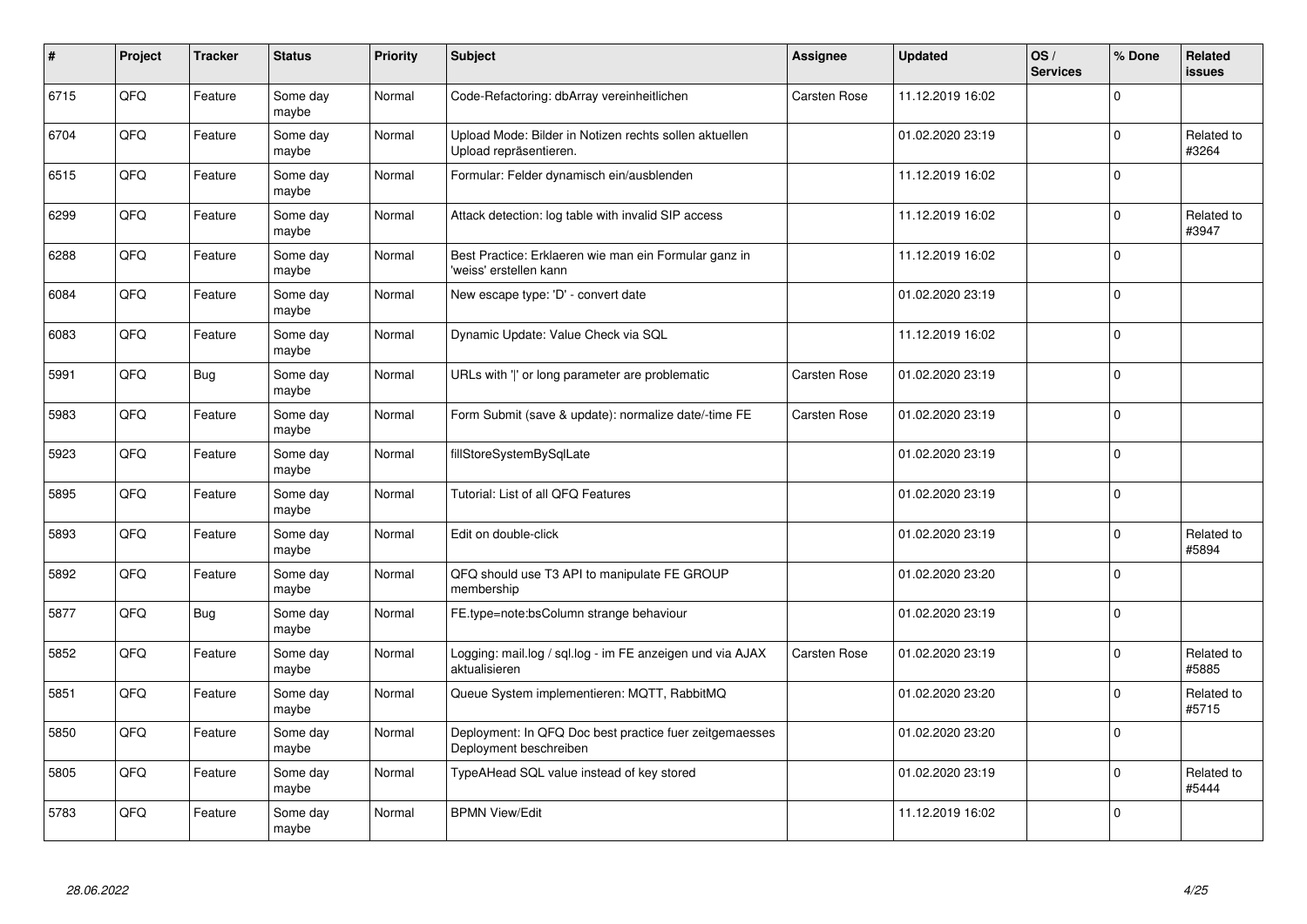| #    | Project | <b>Tracker</b> | <b>Status</b>     | <b>Priority</b> | <b>Subject</b>                                                                                                       | Assignee            | <b>Updated</b>   | OS/<br><b>Services</b> | % Done       | Related<br>issues                           |
|------|---------|----------------|-------------------|-----------------|----------------------------------------------------------------------------------------------------------------------|---------------------|------------------|------------------------|--------------|---------------------------------------------|
| 5768 | QFQ     | Bug            | Some day<br>maybe | Normal          | {{pageLanguage:T}}' missing if QFQ is called via api                                                                 | Carsten Rose        | 01.02.2020 23:19 |                        | $\Omega$     |                                             |
| 5706 | QFQ     | <b>Bug</b>     | Some day<br>maybe | Normal          | upload: fileDestination needs to be sanatized                                                                        | Carsten Rose        | 01.02.2020 23:19 |                        | $\mathbf 0$  |                                             |
| 5665 | QFQ     | Feature        | Some day<br>maybe | Normal          | Versuch das '{{!' nicht mehr noetig ist.                                                                             | Carsten Rose        | 01.02.2020 23:20 |                        | 0            | Related to<br>#7432,<br>Related to<br>#7434 |
| 5579 | QFQ     | Feature        | Some day<br>maybe | Normal          | Enhance Doc / Presentation: variable type 'link column type'                                                         | <b>Carsten Rose</b> | 01.02.2020 23:19 |                        | $\mathbf 0$  |                                             |
| 5557 | QFQ     | Bug            | Some day<br>maybe | Normal          | Form load: STORE_RECORD filled, but should be empty                                                                  | Carsten Rose        | 01.02.2020 23:19 |                        | 0            |                                             |
| 5548 | QFQ     | Feature        | Some day<br>maybe | Normal          | 801 Textfiles/Scriptfiles als Thumbnail                                                                              | Carsten Rose        | 07.03.2022 16:26 |                        | $\Omega$     |                                             |
| 5480 | QFQ     | Feature        | Some day<br>maybe | Normal          | QFQ: Dokumentation mit Screenshots versehen                                                                          | Carsten Rose        | 01.02.2020 23:20 |                        | $\mathbf 0$  | Related to<br>#9879                         |
| 5455 | QFQ     | Feature        | Some day<br>maybe | Normal          | Mail Redirects grld abhaengig                                                                                        |                     | 01.02.2020 23:20 |                        | $\Omega$     |                                             |
| 5452 | QFQ     | Feature        | Some day<br>maybe | Normal          | Thumbnails from PDF: bad quality                                                                                     |                     | 01.02.2020 23:20 |                        | 0            |                                             |
| 5428 | QFQ     | Feature        | Some day<br>maybe | Normal          | secure thumbnail: late render on access.                                                                             | Carsten Rose        | 01.02.2020 23:20 |                        | $\mathbf 0$  |                                             |
| 5389 | QFQ     | Feature        | Some day<br>maybe | Normal          | QFQ Design: Multline label / note                                                                                    | Benjamin Baer       | 01.02.2020 23:19 |                        | $\mathbf 0$  |                                             |
| 5342 | QFQ     | Feature        | Some day<br>maybe | Normal          | link - with HTML Attributes                                                                                          |                     | 01.02.2020 23:20 |                        | $\Omega$     | Related to<br>#14077                        |
| 5160 | QFQ     | Feature        | Some day<br>maybe | Normal          | QFQ collaborative / together.js, ShareJS, y-js, collaborative,                                                       |                     | 11.12.2019 16:02 |                        | $\Omega$     |                                             |
| 5132 | QFQ     | Feature        | Some day<br>maybe | Normal          | Error Message sendmail missing attachment: more details                                                              | Carsten Rose        | 01.02.2020 23:19 |                        | $\Omega$     |                                             |
| 5129 | QFQ     | Feature        | Some day<br>maybe | Normal          | Reports: SQL fuer x Achse und y Achse                                                                                |                     | 11.12.2019 16:02 |                        | $\mathbf 0$  |                                             |
| 5024 | QFQ     | Feature        | Some day<br>maybe | Normal          | Fabric: Generate PDF with edits                                                                                      | Benjamin Baer       | 01.02.2020 23:20 |                        | $\Omega$     | Related to<br>#10704                        |
| 5021 | QFQ     | Bug            | Some day<br>maybe | Normal          | FE.typ=extra - during save displays error 'datum2' already<br>filled in STORE_SIP - the value is stored nevertheless | <b>Carsten Rose</b> | 01.02.2020 23:19 |                        | $\mathbf{0}$ | Related to<br>#3875                         |
| 4974 | QFQ     | Feature        | Some day<br>maybe | Normal          | Long polling - inform all listening clients of changes                                                               |                     | 11.12.2019 16:02 |                        | $\mathbf 0$  |                                             |
| 4956 | QFQ     | Feature        | Some day<br>maybe | Normal          | Sendmail: Benutzerdefinierte Headers                                                                                 | Carsten Rose        | 11.12.2019 16:02 |                        | $\mathbf 0$  |                                             |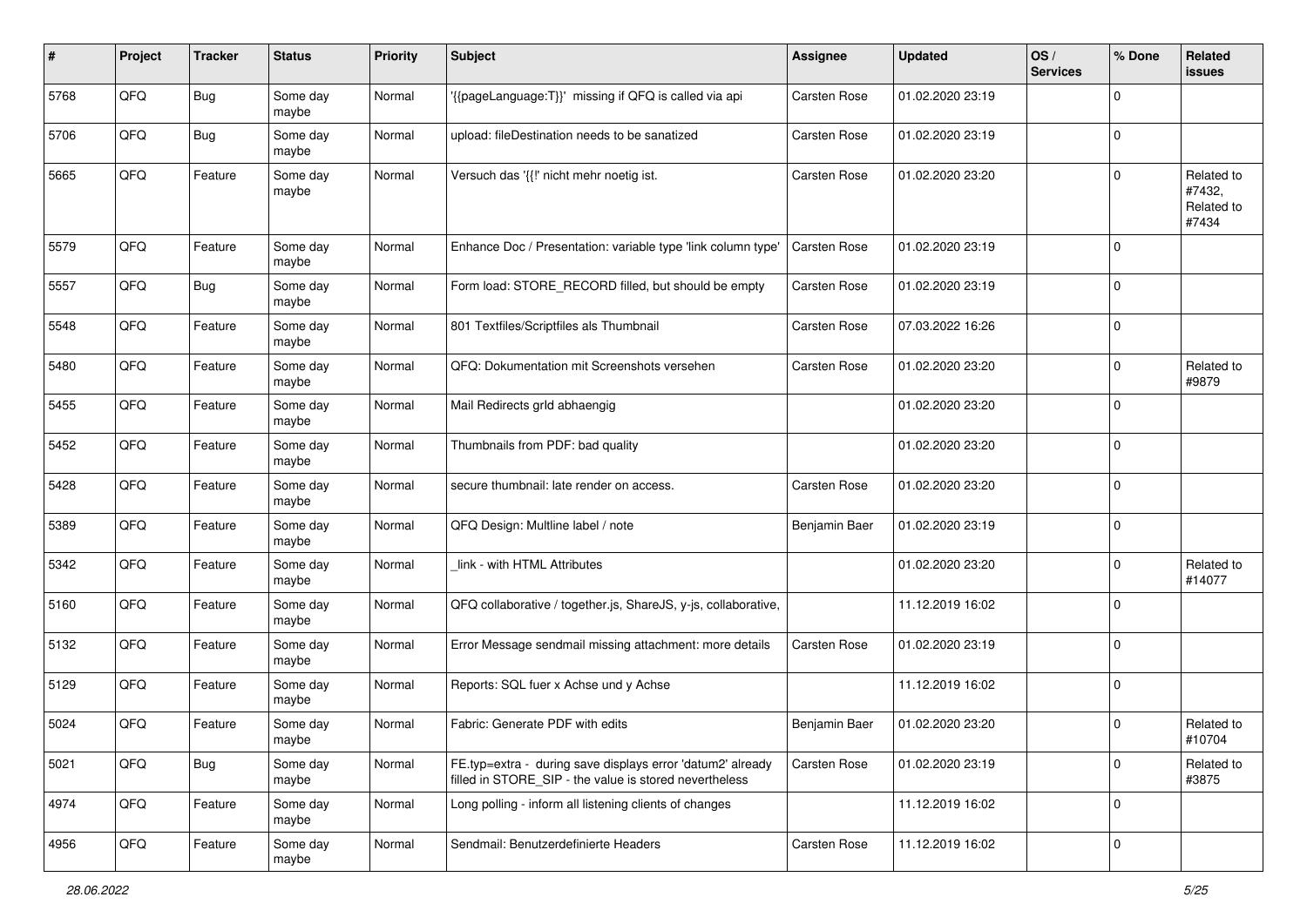| ∦    | Project | <b>Tracker</b> | <b>Status</b>     | <b>Priority</b> | <b>Subject</b>                                                                                                                                                | <b>Assignee</b> | <b>Updated</b>   | OS/<br><b>Services</b> | % Done      | Related<br>issues                              |
|------|---------|----------------|-------------------|-----------------|---------------------------------------------------------------------------------------------------------------------------------------------------------------|-----------------|------------------|------------------------|-------------|------------------------------------------------|
| 4872 | QFQ     | Feature        | Some day<br>maybe | Normal          | Fields of Typo3 page available in STORE_TYPO3                                                                                                                 | Carsten Rose    | 01.02.2020 23:19 |                        | $\Omega$    |                                                |
| 4869 | QFQ     | Feature        | Some day<br>maybe | Normal          | Dynamic Update (show, hide, readonly?, required?) for<br><b>Template Group Elements</b>                                                                       | Carsten Rose    | 01.02.2020 23:19 |                        | $\Omega$    | Related to<br>#4865                            |
| 4839 | QFQ     | Feature        | Some day<br>maybe | Normal          | qfq-handle in <head> Abschnitt</head>                                                                                                                         | Carsten Rose    | 11.12.2019 16:02 |                        | $\Omega$    |                                                |
| 4816 | QFQ     | Feature        | Some day<br>maybe | Normal          | Templates for QFQ Reports (Tables, Radios, )                                                                                                                  |                 | 01.02.2020 23:20 |                        | $\Omega$    |                                                |
| 4771 | QFQ     | <b>Bug</b>     | Some day<br>maybe | Normal          | qfq: select-down-values empty after save (edit-form for<br>program administrators)                                                                            | Carsten Rose    | 01.02.2020 23:20 |                        | $\Omega$    | Related to<br>#4549, Has<br>duplicate<br>#4282 |
| 4757 | QFQ     | Feature        | Some day<br>maybe | Normal          | Test subrecord: download links ok? Links ok?                                                                                                                  | Carsten Rose    | 01.02.2020 23:20 |                        | $\Omega$    |                                                |
| 4719 | QFQ     | Feature        | Some day<br>maybe | Normal          | Custom Message in Client in case of 'Browser tab close,<br>modification will be lost'                                                                         |                 | 01.02.2020 23:20 |                        | $\Omega$    |                                                |
| 4659 | QFQ     | Bug            | Some day<br>maybe | Normal          | infoButtonExtra                                                                                                                                               | Carsten Rose    | 01.02.2020 23:20 |                        | $\Omega$    |                                                |
| 4652 | QFQ     | Feature        | Some day<br>maybe | Normal          | UZH CD: Weiterleitung auf benutzerdefinierte 403/404 Seite                                                                                                    | Carsten Rose    | 01.02.2020 23:20 |                        | $\Omega$    |                                                |
| 4651 | QFQ     | Bug            | Some day<br>maybe | Normal          | "Loading document" Modal wird angezeigt bei uzhcd type=2<br>Ansicht                                                                                           | Carsten Rose    | 01.02.2020 23:20 |                        | $\Omega$    |                                                |
| 4650 | QFQ     | Feature        | Some day<br>maybe | Normal          | Convert html to doc/rtf                                                                                                                                       | Carsten Rose    | 01.02.2020 23:20 |                        | 0           | Related to<br>#10704                           |
| 4640 | QFQ     | Feature        | Some day<br>maybe | Normal          | Rename System Forms                                                                                                                                           |                 | 01.02.2020 23:20 |                        | $\Omega$    |                                                |
| 4627 | QFQ     | Feature        | Some day<br>maybe | Normal          | dbupdate: all tables - check 'create', 'modified' if it is<br>possible to change to default 'CURRENT_TIMESTAMP' and<br>modified 'ON UPDATE CURRENT_TIMESTAMP' |                 | 01.02.2020 23:20 |                        | $\Omega$    |                                                |
| 4626 | QFQ     | Feature        | Some day<br>maybe | Normal          | Mobile View: 'classBody=qfq-form-right' makes no sense                                                                                                        |                 | 01.02.2020 23:20 |                        | $\Omega$    |                                                |
| 4606 | QFQ     | Feature        | Some day<br>maybe | Normal          | link: qualifier to render bootstrap button                                                                                                                    | Carsten Rose    | 01.02.2020 23:19 |                        | $\Omega$    |                                                |
| 4583 | QFQ     | <b>Bug</b>     | Some day<br>maybe | Normal          | Dynamic Update bei TypeAhead Feldern                                                                                                                          | Carsten Rose    | 01.02.2020 23:19 |                        |             |                                                |
| 4551 | QFQ     | Feature        | Some day<br>maybe | Normal          | Set 'pills' via dynamicUpdate to show/hide/disabled                                                                                                           |                 | 01.02.2020 23:20 |                        | $\mathbf 0$ | Related to<br>#3752                            |
| 4549 | QFQ     | Bug            | Some day<br>maybe | Normal          | TemplateGroups: FE.type SELECT loose selected value<br>after save                                                                                             | Carsten Rose    | 01.02.2020 23:20 |                        | $\mathbf 0$ | Related to<br>#4548,<br>Related to<br>#4771    |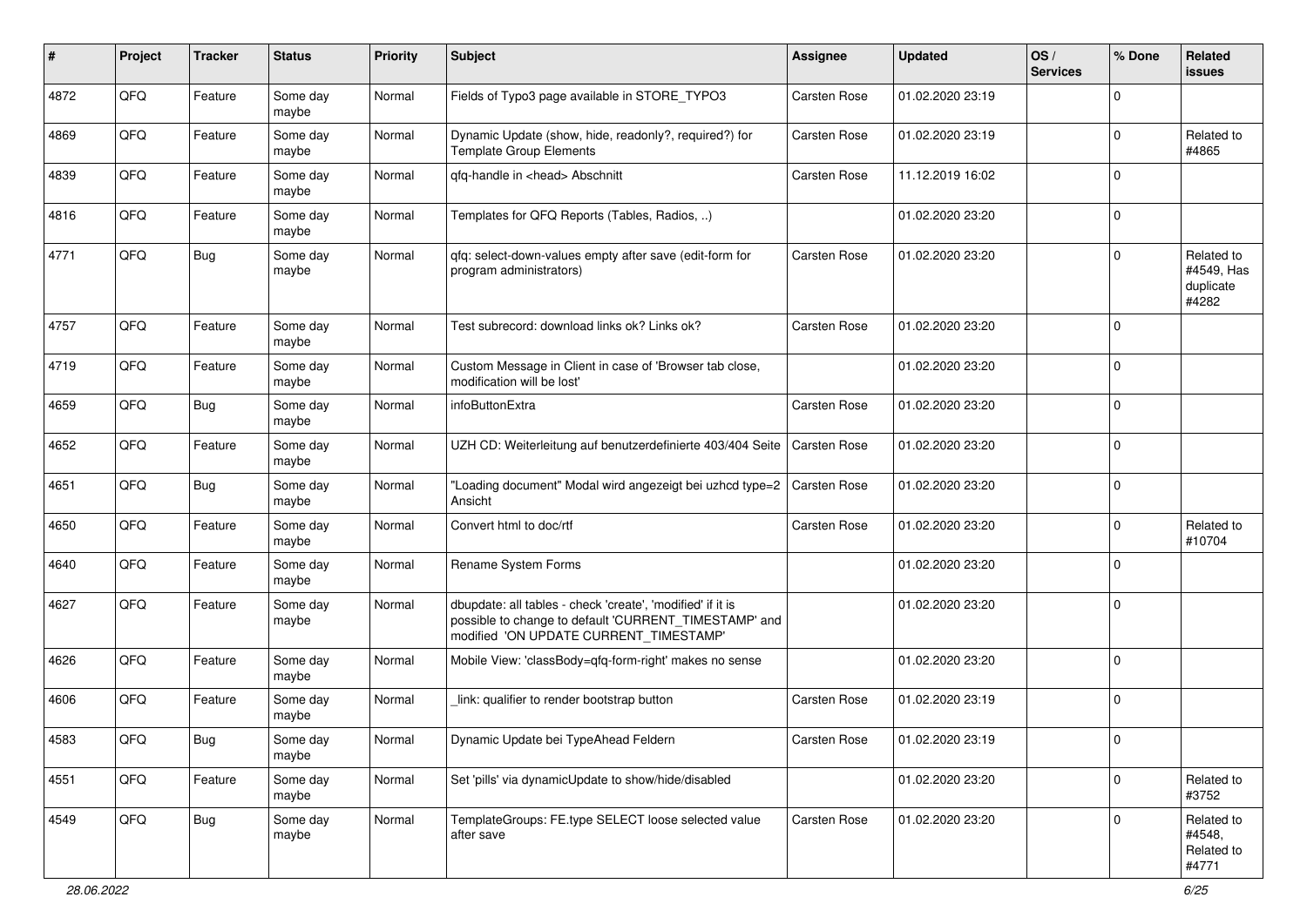| #    | Project | <b>Tracker</b> | <b>Status</b>     | <b>Priority</b> | Subject                                                                                                                                                  | Assignee      | <b>Updated</b>   | OS/<br><b>Services</b> | % Done      | Related<br>issues                           |
|------|---------|----------------|-------------------|-----------------|----------------------------------------------------------------------------------------------------------------------------------------------------------|---------------|------------------|------------------------|-------------|---------------------------------------------|
| 4546 | QFQ     | <b>Bug</b>     | Some day<br>maybe | Normal          | NH: SIP storage is destroyed                                                                                                                             |               | 01.02.2020 23:20 |                        | 0           |                                             |
| 4536 | QFQ     | Feature        | Some day<br>maybe | Normal          | FE upload: problem with delete if mutliple uploads an<br>FE.name="                                                                                       |               | 01.02.2020 23:20 |                        | $\mathbf 0$ |                                             |
| 4528 | QFQ     | Bug            | Some day<br>maybe | Normal          | extraButtonLock mit SQLAhead Bug                                                                                                                         | Carsten Rose  | 01.02.2020 23:19 |                        | 0           |                                             |
| 4454 | QFQ     | <b>Bug</b>     | Some day<br>maybe | Normal          | Required Elements: multiple elements in a row - whole row<br>marked if only one input is empty.                                                          | Benjamin Baer | 01.02.2020 23:20 |                        | $\mathbf 0$ |                                             |
| 4446 | QFQ     | Feature        | Some day<br>maybe | Normal          | New FE get same feldContainerId as last modifed FE                                                                                                       |               | 01.02.2020 23:20 |                        | $\mathbf 0$ |                                             |
| 4445 | QFQ     | Feature        | Some day<br>maybe | Normal          | template group: Option to simulate fieldset                                                                                                              |               | 28.06.2021 14:11 |                        | $\Omega$    |                                             |
| 4444 | QFQ     | Feature        | Some day<br>maybe | Normal          | FE.type=upload: detect mime type                                                                                                                         |               | 11.12.2019 16:02 |                        | 0           | Related to<br>#4303                         |
| 4443 | QFQ     | Feature        | Some day<br>maybe | Normal          | Form: multiple secondary tables                                                                                                                          |               | 01.02.2020 23:20 |                        | $\mathbf 0$ |                                             |
| 4442 | QFQ     | Feature        | Some day<br>maybe | Normal          | Special Column Name: _link - new symbol G (Glyph) to<br>choose any available symbol                                                                      |               | 11.12.2019 16:02 |                        | $\mathbf 0$ |                                             |
| 4441 | QFQ     | <b>Bug</b>     | Some day<br>maybe | Normal          | \$_SERVER Vars sollten nur aus dem Store genommen<br>werden - Code entsprechend anpassen.                                                                |               | 11.12.2019 16:02 |                        | 0           |                                             |
| 4440 | QFQ     | Feature        | Some day<br>maybe | Normal          | Manual.rst: explain how to. expand PHP Session to 4h                                                                                                     |               | 11.12.2019 16:02 |                        | $\Omega$    |                                             |
| 4439 | QFQ     | Feature        | Some day<br>maybe | Normal          | Log: report all actions fired by an FE Element, incl. the<br>original directive (slaveld, sqlInsert, )                                                   |               | 01.02.2020 23:20 |                        | $\Omega$    | Related to<br>#4432,<br>Related to<br>#5458 |
| 4435 | QFQ     | Feature        | Some day<br>maybe | Normal          | Report: striptags - specify allowed tags                                                                                                                 |               | 01.02.2020 23:20 |                        | $\Omega$    |                                             |
| 4433 | QFQ     | Feature        | Some day<br>maybe | Normal          | Log when SIP will be destroyed by QFQ for any (security)<br>reason                                                                                       |               | 01.02.2020 23:20 |                        | $\Omega$    | Related to<br>#4432,<br>Related to<br>#5458 |
| 4420 | QFQ     | Feature        | Some day<br>maybe | Normal          | Client: Local Storage - store the changes of a form, local in<br>the browser.                                                                            | Benjamin Baer | 11.12.2019 16:02 |                        | $\Omega$    |                                             |
| 4398 | QFQ     | Bug            | Some day<br>maybe | Normal          | Typeahead: mouse click in a prefilled input opens a single<br>item dropdown with the current value - click on it seems to<br>set the value, not the key. | Benjamin Baer | 01.02.2020 23:20 |                        | $\mathbf 0$ | Related to<br>#4457                         |
| 4365 | QFQ     | Feature        | Some day<br>maybe | Normal          | Multi Language: new way of config                                                                                                                        | Carsten Rose  | 01.02.2020 23:20 |                        | $\mathbf 0$ |                                             |
| 4349 | QFQ     | Feature        | Some day<br>maybe | Normal          | link download: downloaded external URL to<br>deliver/concatenate - check mimetipe and handle it correctly                                                | Carsten Rose  | 11.12.2019 16:02 |                        | 0           |                                             |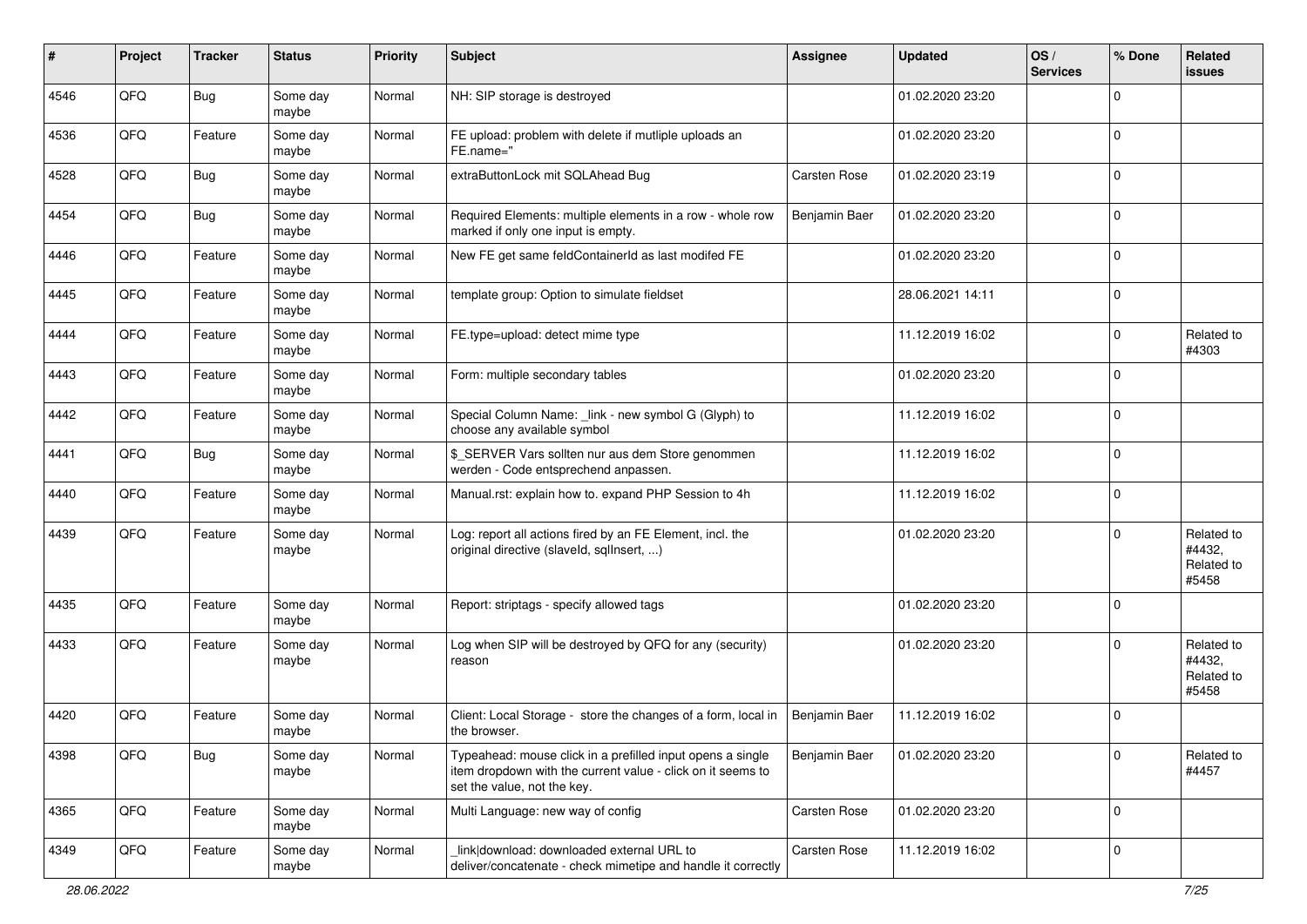| #    | Project | <b>Tracker</b> | <b>Status</b>     | <b>Priority</b> | <b>Subject</b>                                                                                                          | Assignee            | <b>Updated</b>   | OS/<br><b>Services</b> | % Done      | Related<br><b>issues</b>                    |
|------|---------|----------------|-------------------|-----------------|-------------------------------------------------------------------------------------------------------------------------|---------------------|------------------|------------------------|-------------|---------------------------------------------|
| 4343 | QFQ     | Feature        | Some day<br>maybe | Normal          | Link: Classifier to add 'attributes'                                                                                    | Carsten Rose        | 01.02.2020 23:20 |                        | $\Omega$    | Related to<br>#14077                        |
| 4330 | QFQ     | Feature        | Some day<br>maybe | Normal          | Error Message: report missing {{ / }} in sqlUpdate, sqlInsert,<br>sqlDelete, sqlAfter, sqlBefore in FE action elements. | Carsten Rose        | 01.02.2020 23:20 |                        | $\Omega$    |                                             |
| 4328 | QFQ     | Bug            | Some day<br>maybe | Normal          | Error Message: Show FE name/number on problems in FE                                                                    | Carsten Rose        | 01.02.2020 23:20 |                        | $\Omega$    |                                             |
| 4293 | QFQ     | Bug            | Some day<br>maybe | Normal          | Download broken if token 'd:' is missing - but no error<br>message                                                      | Carsten Rose        | 11.12.2019 16:03 |                        | $\Omega$    | Related to<br>#7514                         |
| 4259 | QFQ     | Feature        | Some day<br>maybe | Normal          | Instant trigger a cron job                                                                                              | Carsten Rose        | 11.12.2019 16:03 |                        | $\Omega$    |                                             |
| 4197 | QFQ     | Feature        | Some day<br>maybe | Normal          | Unit Test fuer JSON Stream von QuickFormQuery.php ><br>doForm()                                                         | <b>Carsten Rose</b> | 11.12.2019 16:03 |                        | $\Omega$    |                                             |
| 4138 | QFQ     | Bug            | Some day<br>maybe | Normal          | style fehlt                                                                                                             |                     | 11.12.2019 16:03 |                        | $\Omega$    |                                             |
| 4122 | QFQ     | Bug            | Some day<br>maybe | Normal          | file: Render Mode hat keinen Effekt                                                                                     |                     | 11.12.2019 16:03 |                        | $\Omega$    |                                             |
| 4092 | QFQ     | Bug            | Some day<br>maybe | Normal          | 1) Logging verbessern wann welches FE warum<br>ausgefuehrt wird, 2) Documentation: Best Practice Template<br>Group      | <b>Carsten Rose</b> | 01.02.2020 23:19 |                        | $\Omega$    | Related to<br>#3504                         |
| 4027 | QFQ     | Feature        | Some day<br>maybe | Normal          | Missing: orange 'check' / 'bullet'                                                                                      |                     | 11.12.2019 16:03 |                        | $\Omega$    |                                             |
| 4026 | QFQ     | Feature        | Some day<br>maybe | Normal          | sglLog.sgl: log number of FE.id                                                                                         | <b>Carsten Rose</b> | 11.12.2019 16:03 |                        | $\Omega$    | Related to<br>#5458                         |
| 4018 | QFQ     | Feature        | Some day<br>maybe | Normal          | typeahead: solve problem with potential long query<br>parameter                                                         | Carsten Rose        | 11.12.2019 16:03 |                        | $\Omega$    |                                             |
| 4008 | QFQ     | Bug            | Some day<br>maybe | Normal          | FormElemen.type=sendmail: wrong 'TO' if 'real<br>name <rea@mail.to>' is used</rea@mail.to>                              | Carsten Rose        | 11.12.2019 16:03 |                        | $\Omega$    |                                             |
| 3991 | QFQ     | Feature        | Some day<br>maybe | Normal          | report: Columnname '_skipWrap' skips 'fbeg', 'fend'                                                                     | Carsten Rose        | 11.12.2019 16:03 |                        | $\mathbf 0$ |                                             |
| 3947 | QFQ     | Feature        | Some day<br>maybe | Normal          | Attack detectect: logout current user                                                                                   | Carsten Rose        | 11.12.2019 16:03 |                        | $\Omega$    | Related to<br>#5458,<br>Related to<br>#6299 |
| 3942 | QFQ     | Feature        | Some day<br>maybe | Normal          | Action Elemente: neu generierte IDs via FE weitergeben                                                                  | Carsten Rose        | 11.12.2019 16:03 |                        | $\Omega$    | Related to<br>#3941                         |
| 3941 | QFQ     | Feature        | Some day<br>maybe | Normal          | sglAfter: es sollten mehrere moeglich sein                                                                              | Carsten Rose        | 11.12.2019 16:03 |                        | $\mathbf 0$ | Related to<br>#3942                         |
| 3905 | QFQ     | Feature        | Some day<br>maybe | Normal          | Documentation: Best Practice anhand eines Online<br>Bewerbungstools                                                     | Carsten Rose        | 11.12.2019 16:03 |                        | $\Omega$    |                                             |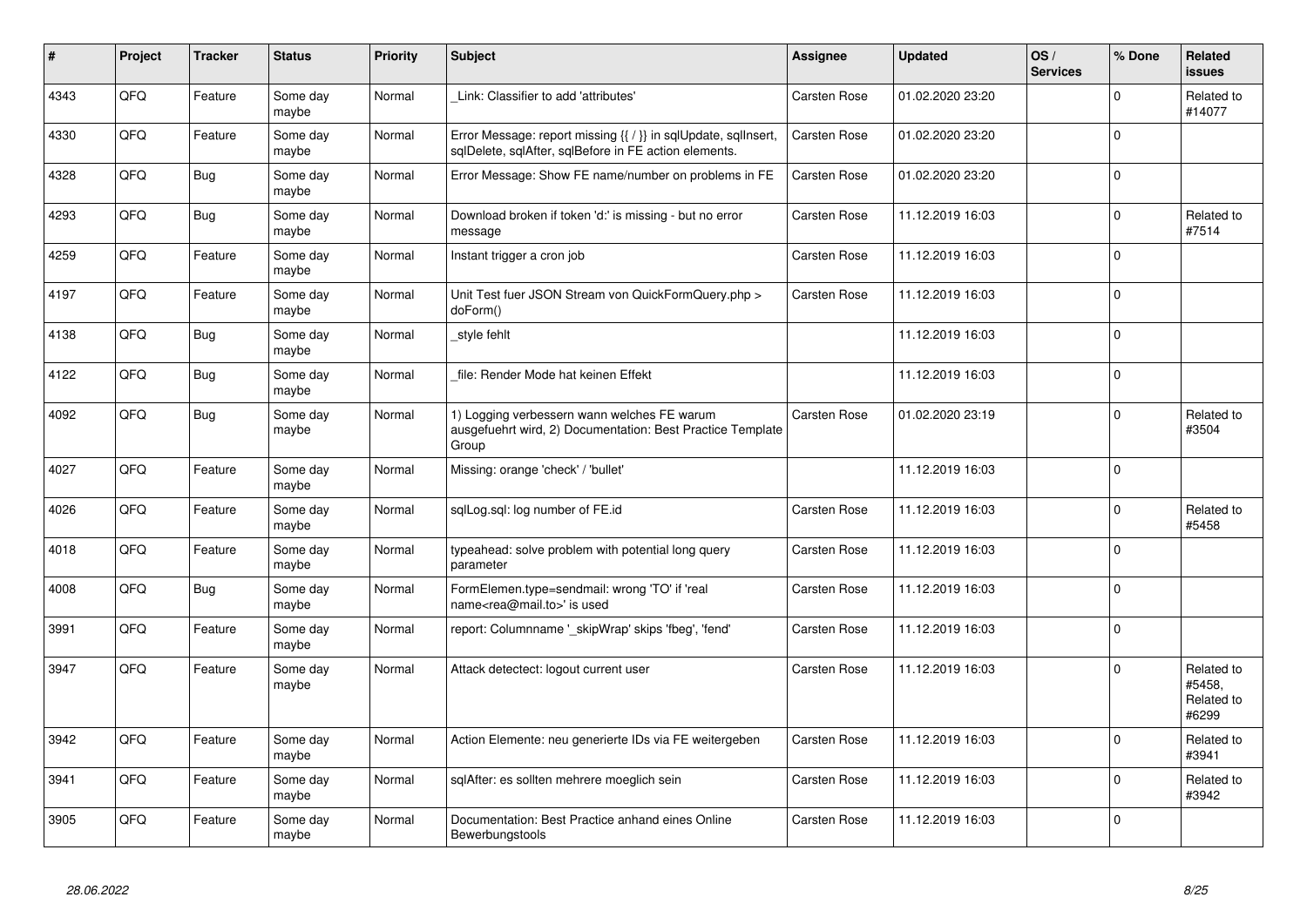| $\vert$ # | Project | <b>Tracker</b> | <b>Status</b>     | <b>Priority</b> | <b>Subject</b>                                                                                                                                           | Assignee            | <b>Updated</b>   | OS/<br><b>Services</b> | % Done      | Related<br><b>issues</b> |
|-----------|---------|----------------|-------------------|-----------------|----------------------------------------------------------------------------------------------------------------------------------------------------------|---------------------|------------------|------------------------|-------------|--------------------------|
| 3900      | QFQ     | Feature        | Some day<br>maybe | Normal          | Extend documentation of 'Copy / Paste'                                                                                                                   | <b>Carsten Rose</b> | 11.12.2019 16:03 |                        | $\Omega$    | Related to<br>#3899      |
| 3895      | QFQ     | Bug            | Some day<br>maybe | Normal          | typeahead pedantic: on lehrkredit Idap webpass - if only one<br>person is in dropdown, such person can't be selected                                     | l Carsten Rose      | 11.12.2019 16:03 |                        | $\Omega$    |                          |
| 3882      | QFQ     | <b>Bug</b>     | Some day<br>maybe | Normal          | templateGroup: disable 'add' if limit is reached - funktioniert<br>nicht wenn bereits records existierten                                                | <b>Carsten Rose</b> | 11.12.2019 16:03 |                        | $\Omega$    |                          |
| 3880      | QFQ     | Feature        | Some day<br>maybe | Normal          | Form 'Form': anlegen einer Tabelle                                                                                                                       |                     | 14.01.2021 10:12 |                        | $\Omega$    |                          |
| 3879      | QFQ     | Feature        | Some day<br>maybe | Normal          | Form 'FormElement': Beim Feld 'name' rechts in der Notiz<br>einen Link einblenden - a) aktuelle Definition anzeigen, b)<br>Spalte in der Tabelle anlegen |                     | 11.12.2019 16:03 |                        | $\Omega$    |                          |
| 3878      | QFQ     | Feature        | Some day<br>maybe | Normal          | Form 'FormElement': Spalte 'name' typeAhead mit<br>Spaltennamen der Primarytable.                                                                        |                     | 11.12.2019 16:03 |                        | $\Omega$    |                          |
| 3877      | QFQ     | Feature        | Some day<br>maybe | Normal          | FormEditor: die Felder die aktuell nicht gebraucht werden<br>nur auf readonly/disabled setzen (nicht ausblenden > das<br>irritiert.                      | Carsten Rose        | 11.12.2019 16:03 |                        | $\Omega$    |                          |
| 3811      | QFQ     | <b>Bug</b>     | Some day<br>maybe | Normal          | Dynamic Update: extraButtonInfo - Text aktualisieren                                                                                                     | <b>Carsten Rose</b> | 11.12.2019 16:03 |                        | $\Omega$    | Related to<br>#11517     |
| 3750      | QFQ     | Bug            | Some day<br>maybe | Normal          | FE in a row: if one violates check, all are red                                                                                                          | <b>Carsten Rose</b> | 11.12.2019 16:03 |                        | $\Omega$    |                          |
| 3708      | QFQ     | Feature        | Some day<br>maybe | Normal          | Form: input - 'specialchars', 'none'  gewisse tags<br>erlauben, andere verbieten                                                                         | Carsten Rose        | 11.12.2019 16:02 |                        | $\Omega$    | Related to<br>#14320     |
| 3692      | QFQ     | Feature        | Some day<br>maybe | Normal          | QFQ Webseite                                                                                                                                             | Benjamin Baer       | 11.12.2019 16:02 |                        | $\Omega$    | Related to<br>#5033      |
| 3682      | QFQ     | Bug            | Some day<br>maybe | Normal          | Dynamic update: Radio buttons                                                                                                                            | Carsten Rose        | 11.12.2019 16:02 |                        | $\Omega$    |                          |
| 3677      | QFQ     | Feature        | Some day<br>maybe | Normal          | wkhtmitopdf: FE User access prohibited, if client IP changes<br>\$TYPO3_CONF_VARS[FE][lockIP]                                                            | <b>Carsten Rose</b> | 11.12.2019 16:02 |                        | $\Omega$    |                          |
| 3666      | QFQ     | Feature        | Some day<br>maybe | Normal          | a) Performance Messung: mysql_real_escape_string() im<br>Vergleich zu str_replace(), b) doppeltes Aufrufen von<br>mysql_real_escape_string()             | Carsten Rose        | 11.12.2019 16:02 |                        | $\Omega$    |                          |
| 3646      | QFQ     | Feature        | Some day<br>maybe | Normal          | Moeglichkeit HTML Tags in Reports auszugeben (zu<br>enkodieren: htmlspecialchars)                                                                        |                     | 11.12.2019 16:02 |                        | $\Omega$    | Related to<br>#14320     |
| 3617      | QFQ     | Feature        | Some day<br>maybe | Normal          | Load javascripts at bottom                                                                                                                               |                     | 11.12.2019 16:02 |                        | $\Omega$    |                          |
| 3588      | QFQ     | <b>Bug</b>     | Some day<br>maybe | Normal          | templateGroup: versteckte Elemente werden weiterhin<br>gespeichert.                                                                                      | <b>Carsten Rose</b> | 11.12.2019 16:02 |                        | $\mathbf 0$ |                          |
| 3495      | QFQ     | Feature        | Some day<br>maybe | Normal          | Predifined Parameter werden nicht in '+' (add new record)<br>SIP gerendert.                                                                              |                     | 11.12.2019 16:02 |                        | $\Omega$    |                          |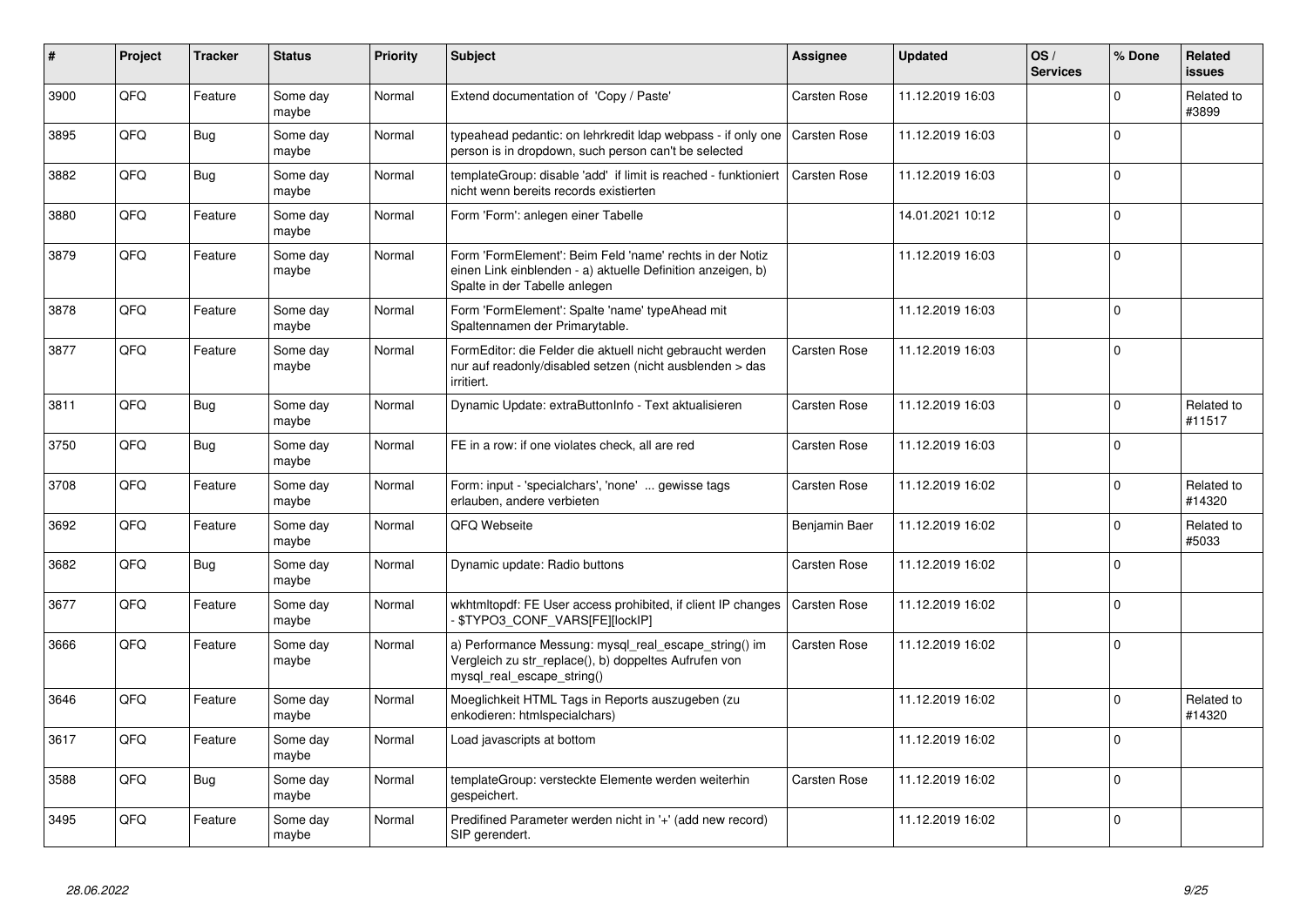| #    | Project | <b>Tracker</b> | <b>Status</b>     | <b>Priority</b> | <b>Subject</b>                                                                                                                | Assignee            | <b>Updated</b>   | OS/<br><b>Services</b> | % Done      | Related<br>issues                           |
|------|---------|----------------|-------------------|-----------------|-------------------------------------------------------------------------------------------------------------------------------|---------------------|------------------|------------------------|-------------|---------------------------------------------|
| 3458 | QFQ     | Feature        | Some day<br>maybe | Normal          | Display 'Edit Form Element'-Checkbox on form: should<br>depend on FE Group                                                    | Carsten Rose        | 11.12.2019 16:02 |                        | $\Omega$    | Related to<br>#3447                         |
| 3457 | QFQ     | Feature        | Some day<br>maybe | Normal          | LDAP: concat multi values to one single entry                                                                                 | <b>Carsten Rose</b> | 11.12.2019 16:02 |                        | 0           |                                             |
| 3415 | QFQ     | Feature        | Some day<br>maybe | Normal          | FE Login Box Templatefile                                                                                                     | Benjamin Baer       | 11.12.2019 16:02 |                        | $\Omega$    |                                             |
| 3385 | QFQ     | Feature        | Some day<br>maybe | Normal          | templateGroup: insert/update/delete non primary records                                                                       | <b>Carsten Rose</b> | 11.12.2019 16:02 |                        | 0           |                                             |
| 3350 | QFQ     | Feature        | Some day<br>maybe | Normal          | FormEditor: Hilfetext hinter 'checktype'                                                                                      | Carsten Rose        | 11.12.2019 16:02 |                        | $\Omega$    |                                             |
| 3349 | QFQ     | Bug            | Some day<br>maybe | Normal          | config.qfq.ini: a) vertraegt keine '=' im Value (z.B. Passwort).<br>b) Values sollten in ticks einschliessbar sein (spaces, ) | Carsten Rose        | 11.12.2019 16:02 |                        | $\Omega$    |                                             |
| 3332 | QFQ     | Feature        | Some day<br>maybe | Normal          | Uploads: Thumbnails, Details zum hochgeladenen File                                                                           | Carsten Rose        | 11.12.2019 16:02 |                        | $\Omega$    | Related to<br>#3264,<br>Related to<br>#5333 |
| 3331 | QFQ     | Feature        | Some day<br>maybe | Normal          | Default Tooltip fuer _page? Links: mit Form und Record ID                                                                     | <b>Carsten Rose</b> | 11.12.2019 16:02 |                        | $\mathbf 0$ |                                             |
| 3291 | QFQ     | Feature        | Some day<br>maybe | Normal          | AutoCron websiteToken                                                                                                         | Carsten Rose        | 11.12.2019 16:02 |                        | $\Omega$    | Related to<br>#4250                         |
| 3285 | QFQ     | Feature        | Some day<br>maybe | Normal          | Zeichenlimit pro Feld: textarea / editor                                                                                      | <b>Carsten Rose</b> | 11.12.2019 16:02 |                        | $\mathbf 0$ |                                             |
| 3267 | QFQ     | Feature        | Some day<br>maybe | Normal          | 2 Forms auf einer Seite: real + Read only                                                                                     | Carsten Rose        | 11.12.2019 16:03 |                        | $\mathbf 0$ |                                             |
| 3216 | QFQ     | Feature        | Some day<br>maybe | Normal          | dynamic update für checkbox label2                                                                                            | Carsten Rose        | 11.12.2019 16:03 |                        | 0           | Related to<br>#2081                         |
| 3130 | QFQ     | Bug            | Some day<br>maybe | Normal          | Debug Info's nicht korrekt nach 'New > Save'.                                                                                 | Carsten Rose        | 11.12.2019 16:03 |                        | $\Omega$    | Related to<br>#3253                         |
| 2995 | QFQ     | Feature        | Some day<br>maybe | Normal          | Dropdown JQuery Plugin: 'chosen' - Moeglichkeit um Select<br>Listen mehr Funktion zu geben. Kein Bootstrap noetig.            | <b>Carsten Rose</b> | 11.12.2019 16:03 |                        | $\Omega$    |                                             |
| 2950 | QFQ     | Feature        | Some day<br>maybe | Normal          | Inhalt QFQ Records als File                                                                                                   |                     | 11.12.2019 16:03 |                        | 0           |                                             |
| 2643 | QFQ     | <b>Bug</b>     | Some day<br>maybe | Normal          | Zend / PHP Webinars anschauen                                                                                                 | Carsten Rose        | 01.02.2020 15:56 |                        | $\Omega$    |                                             |
| 2084 | QFQ     | Feature        | Some day<br>maybe | Normal          | Mailto mit encryption: Subrecord                                                                                              | <b>Carsten Rose</b> | 11.12.2019 16:03 |                        | 0           | Related to<br>#2082                         |
| 2063 | QFQ     | <b>Bug</b>     | Some day<br>maybe | Normal          | Pills auf 'inaktiv' setzen falls keine Element auf dem Pill<br>sichtbar sind.                                                 | Benjamin Baer       | 11.12.2019 16:03 |                        | $\mathbf 0$ | Related to<br>#3752                         |
| 1946 | QFQ     | Feature        | Some day<br>maybe | Normal          | Kontrolle ob der ReadOnly Modus bei den<br>Formularelementen korrekt implementiert ist                                        | Carsten Rose        | 11.12.2019 16:03 |                        | 0           |                                             |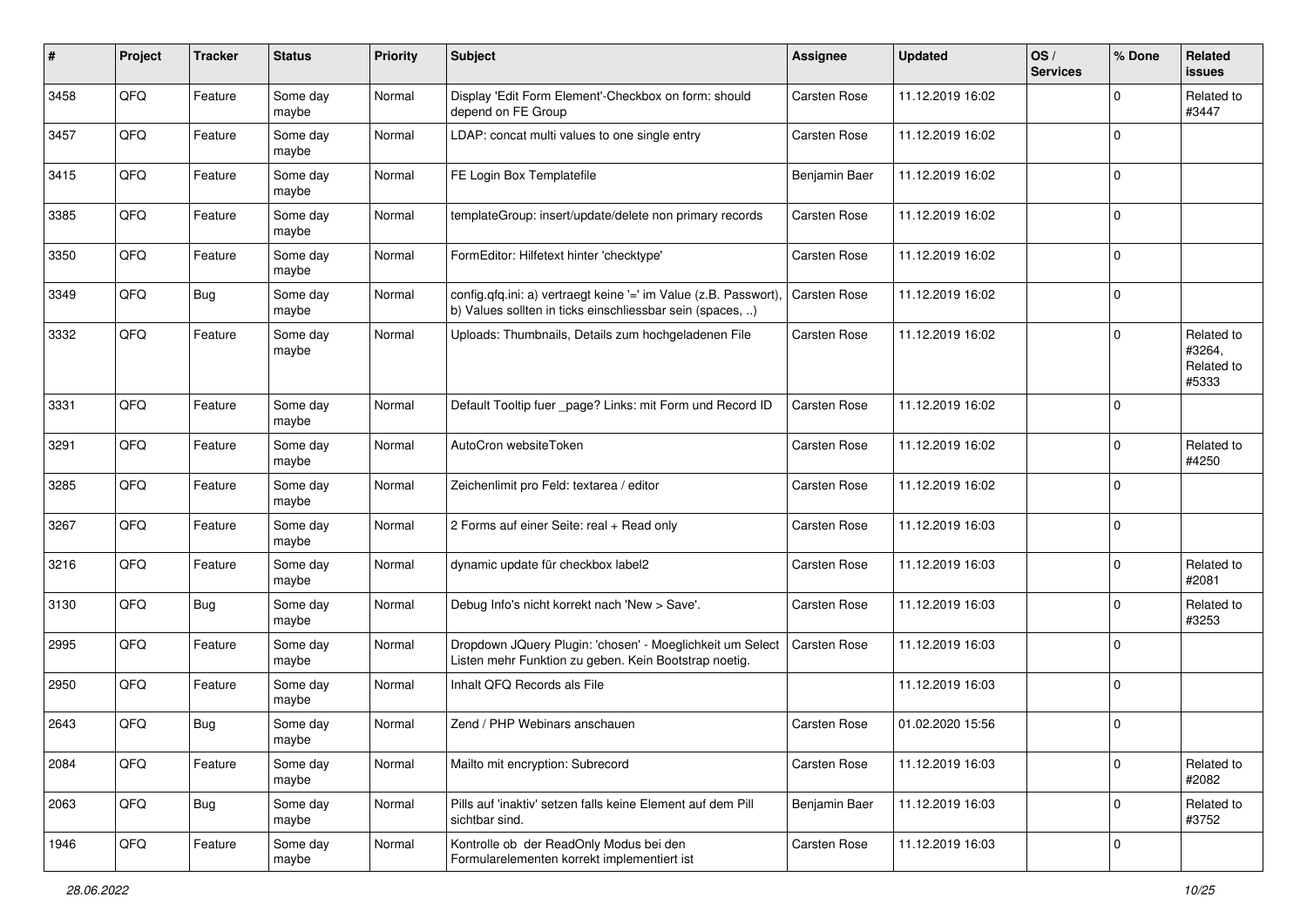| #     | Project | <b>Tracker</b> | <b>Status</b>     | <b>Priority</b> | <b>Subject</b>                                                                                               | Assignee            | <b>Updated</b>   | OS/<br><b>Services</b> | % Done      | Related<br>issues    |
|-------|---------|----------------|-------------------|-----------------|--------------------------------------------------------------------------------------------------------------|---------------------|------------------|------------------------|-------------|----------------------|
| 1635  | QFQ     | Feature        | Some day<br>maybe | Normal          | QFQ Extension content record: weitere Optionen<br>einblenden.                                                | Carsten Rose        | 11.12.2019 16:03 |                        | $\Omega$    |                      |
| 1510  | QFQ     | Feature        | Some day<br>maybe | Normal          | jquery von google laden, falls das nicht geht lokal                                                          |                     | 11.12.2019 16:03 |                        | 0           |                      |
| 1253  | QFQ     | Feature        | Some day<br>maybe | Normal          | QF: Colorpicker                                                                                              |                     | 11.12.2019 16:03 |                        | $\Omega$    |                      |
| 1251  | QFQ     | Feature        | Some day<br>maybe | Normal          | QF: Combo                                                                                                    |                     | 11.12.2019 16:03 |                        | 0           |                      |
| 1234  | QFQ     | Feature        | Some day<br>maybe | Normal          | QF: Record numbering: Im Grid soll in Spalte 1 optional die<br>laufende Nummer der Records angezeigt werden. |                     | 01.02.2020 23:20 |                        | $\Omega$    |                      |
| 955   | QFQ     | Feature        | Some day<br>maybe | Normal          | QF: Notizen vor/nach dem Form                                                                                |                     | 01.02.2020 23:20 |                        | $\Omega$    |                      |
| 4279  | QFQ     | Bug            | Some day<br>maybe | High            | config.linkVars lost                                                                                         | Carsten Rose        | 03.05.2021 21:14 |                        | $\Omega$    |                      |
| 4258  | QFQ     | Feature        | Some day<br>maybe | High            | System Defaults: Forms                                                                                       | <b>Carsten Rose</b> | 03.05.2021 21:14 |                        | $\mathbf 0$ |                      |
| 3990  | QFQ     | Feature        | Some day<br>maybe | High            | custom class definition: add space automatically                                                             | <b>Carsten Rose</b> | 03.05.2021 21:14 |                        | $\mathbf 0$ |                      |
| 3967  | QFQ     | Feature        | Some day<br>maybe | High            | Report: Checkbox, Radio, Dropdown, Input welches ohne<br>Submit funktioniert - 'Inline-Form'                 | <b>Carsten Rose</b> | 03.05.2021 21:14 |                        | 0           |                      |
| 3848  | QFQ     | Feature        | Some day<br>maybe | High            | Antivirus check fuer Upload files in gfg?                                                                    | <b>Carsten Rose</b> | 03.05.2021 21:14 |                        | 0           | Related to<br>#4131  |
| 3570  | QFQ     | Bug            | Some day<br>maybe | High            | Formular mit prmitnew permitEdit=Always wird nicht<br>aufgerufen (ist leer)                                  | <b>Carsten Rose</b> | 03.05.2021 21:14 |                        | $\Omega$    |                      |
| 3109  | QFQ     | <b>Bug</b>     | Some day<br>maybe | High            | RealUrl: Links werden nicht korrekt gerendert                                                                | <b>Carsten Rose</b> | 03.05.2021 21:14 |                        | $\Omega$    |                      |
| 3061  | QFQ     | Bug            | Some day<br>maybe | High            | winstitute: mysql connection durcheinander - nmhp17<br>(ag7)/QFQ arbeitet mit DB/Tabellen von biostat.       | Carsten Rose        | 03.05.2021 21:14 |                        | $\Omega$    |                      |
| 880   | QFQ     | Feature        | Some day<br>maybe | Urgent          | Security: PHP, SQL Injection, XSS                                                                            |                     | 03.05.2021 21:14 |                        | $\Omega$    | Related to<br>#14320 |
| 13767 | QFQ     | Bug            | Feedback          | Normal          | date/time-picker: required shows up/down button orange                                                       | Enis Nuredini       | 16.05.2022 23:16 |                        | $\mathbf 0$ |                      |
| 12546 | QFQ     | <b>Bug</b>     | Feedback          | Normal          | Branch 'Development' - Unit Tests mit dirty workaround<br>angepasst                                          | <b>Carsten Rose</b> | 19.03.2022 17:48 |                        | $\Omega$    |                      |
| 11347 | QFQ     | <b>Bug</b>     | Feedback          | Normal          | If Bedingungen funktionieren nicht korrekt                                                                   | Christoph Fuchs     | 21.03.2021 20:37 |                        | 0           |                      |
| 10782 | QFQ     | Feature        | Feedback          | Normal          | Tiny MCE: Image Upload                                                                                       | Enis Nuredini       | 16.05.2022 23:16 |                        | $\mathbf 0$ | Related to<br>#12452 |
| 10124 | QFQ     | Feature        | Feedback          | Normal          | qfq AAI-Login                                                                                                | Karin Niffeler      | 07.05.2020 09:36 |                        | $\mathbf 0$ |                      |
| 9898  | QFQ     | Bug            | Feedback          | Normal          | Formular trotz Timeout gespeichert                                                                           | Benjamin Baer       | 01.02.2020 15:56 |                        | $\mathbf 0$ |                      |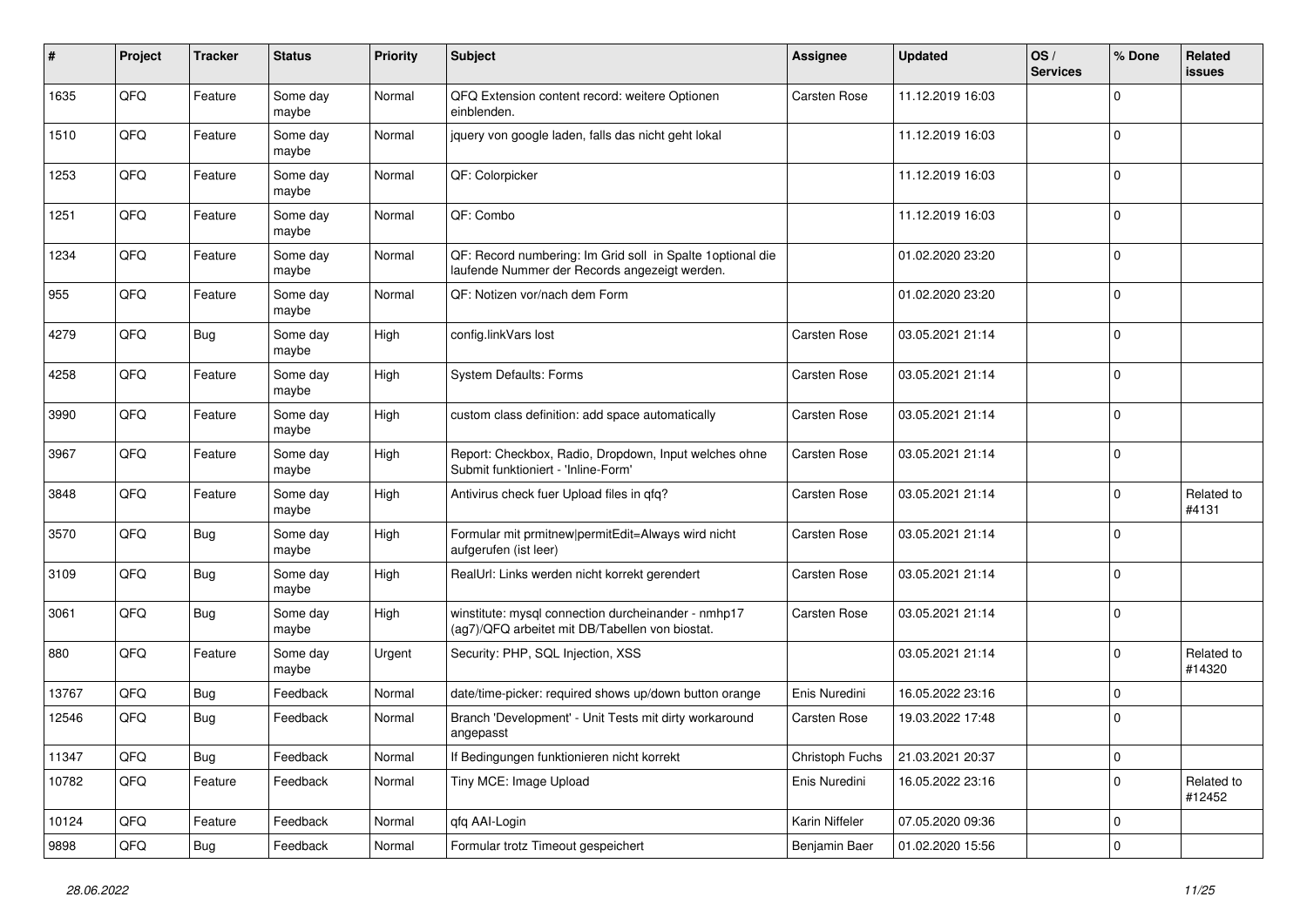| $\sharp$ | Project | <b>Tracker</b> | <b>Status</b>              | <b>Priority</b> | Subject                                                                  | Assignee      | <b>Updated</b>                     | OS/<br><b>Services</b> | % Done      | Related<br><b>issues</b>                                                                                                       |
|----------|---------|----------------|----------------------------|-----------------|--------------------------------------------------------------------------|---------------|------------------------------------|------------------------|-------------|--------------------------------------------------------------------------------------------------------------------------------|
| 9535     | QFQ     | Bug            | Feedback                   | Normal          | Report:  AS '_vertical' - column to wide - vertical >> rot45,<br>rot90   | Benjamin Baer | 01.02.2020 15:56                   |                        | $\Omega$    |                                                                                                                                |
| 8316     | QFQ     | Bug            | Feedback                   | Normal          | Documentation/Behaviour for Nested Queries and<br>Record-Store confusing |               | Nicola Chiapolini 20.11.2019 09:14 |                        | 0           |                                                                                                                                |
| 5894     | QFQ     | Feature        | Feedback                   | Normal          | Typeahead in Report: show/hide rows dynamically                          | Carsten Rose  | 18.02.2022 08:50                   |                        | $\Omega$    | Related to<br>#5893,<br>Related to<br>#5885                                                                                    |
| 11630    | QFQ     | <b>Bug</b>     | Feedback                   | High            | Bitte check ob CALL() in 20.11.0 noch so funktioniert wie in<br>20.4.1   | Enis Nuredini | 28.05.2022 13:45                   |                        | $\mathbf 0$ | Related to<br>#11325                                                                                                           |
| 9548     | QFQ     | Feature        | Feedback                   | High            | FormElement: Pattern mismatch - optional report only on<br>focus lost    | Benjamin Baer | 03.05.2021 21:14                   |                        | $\Omega$    |                                                                                                                                |
| 9052     | QFQ     | Feature        | Feedback                   | High            | Report: CodeMirror with SQL Syntax Highlight in FE                       | Enis Nuredini | 08.06.2022 10:25                   |                        | $\mathbf 0$ |                                                                                                                                |
| 13566    | QFQ     | Feature        | Ready to sync<br>(develop) | Normal          | Delete config-example.qfq.php file                                       | Carsten Rose  | 23.12.2021 09:25                   |                        | $\mathbf 0$ |                                                                                                                                |
| 14323    | QFQ     | Bug            | In Progress                | Normal          | Report: render=both single - no impact                                   | Carsten Rose  | 19.06.2022 18:31                   |                        | $\Omega$    |                                                                                                                                |
| 14175    | QFQ     | Bug            | In Progress                | Normal          | Opening a form with no QFQ Session cookie fails                          | Carsten Rose  | 03.06.2022 10:40                   |                        | $\mathbf 0$ |                                                                                                                                |
| 12630    | QFQ     | Feature        | In Progress                | Normal          | Input: date[time]: min / max values                                      | Enis Nuredini | 20.06.2022 18:31                   |                        | $\Omega$    | Related to<br>#10096,<br>Related to<br>#14302,<br>Related to<br>#14303                                                         |
| 12439    | QFQ     | Feature        | In Progress                | Normal          | TinyMCE Paste from Word & Character Count/Limit                          | Carsten Rose  | 05.05.2021 22:15                   |                        | $\mathbf 0$ |                                                                                                                                |
| 11980    | QFQ     | Feature        | In Progress                | Normal          | protected verzeichnis MUSS geschützt werden                              | Carsten Rose  | 07.09.2021 13:30                   |                        | $\mathbf 0$ |                                                                                                                                |
| 11517    | QFQ     | <b>Bug</b>     | In Progress                | Normal          | extraButtonInfo Broken for multiple FormElements                         | Carsten Rose  | 12.05.2022 13:12                   |                        | $\Omega$    | Related to<br>#7890,<br>Related to<br>#3811, Has<br>duplicate<br>#10905, Has<br>duplicate<br>#10553, Has<br>duplicate<br>#6779 |
| 11076    | QFQ     | Feature        | In Progress                | Normal          | SELECT  AS _websocket                                                    | Carsten Rose  | 30.08.2020 17:49                   |                        | $\mathsf 0$ |                                                                                                                                |
| 10661    | QFQ     | Bug            | In Progress                | Normal          | Typo3 Warnungen                                                          | Carsten Rose  | 07.09.2021 13:23                   |                        | $\mathbf 0$ | Related to<br>#12440                                                                                                           |
| 10443    | QFQ     | Feature        | In Progress                | Normal          | Konzept_api / _live                                                      | Carsten Rose  | 07.05.2020 09:39                   |                        | $\mathbf 0$ |                                                                                                                                |
| 6250     | QFQ     | Feature        | In Progress                | Normal          | Enhance layout: a) Subrecord, b) Subrecord-Title                         | Carsten Rose  | 01.02.2020 23:22                   |                        | $\mathbf 0$ | Related to<br>#5391                                                                                                            |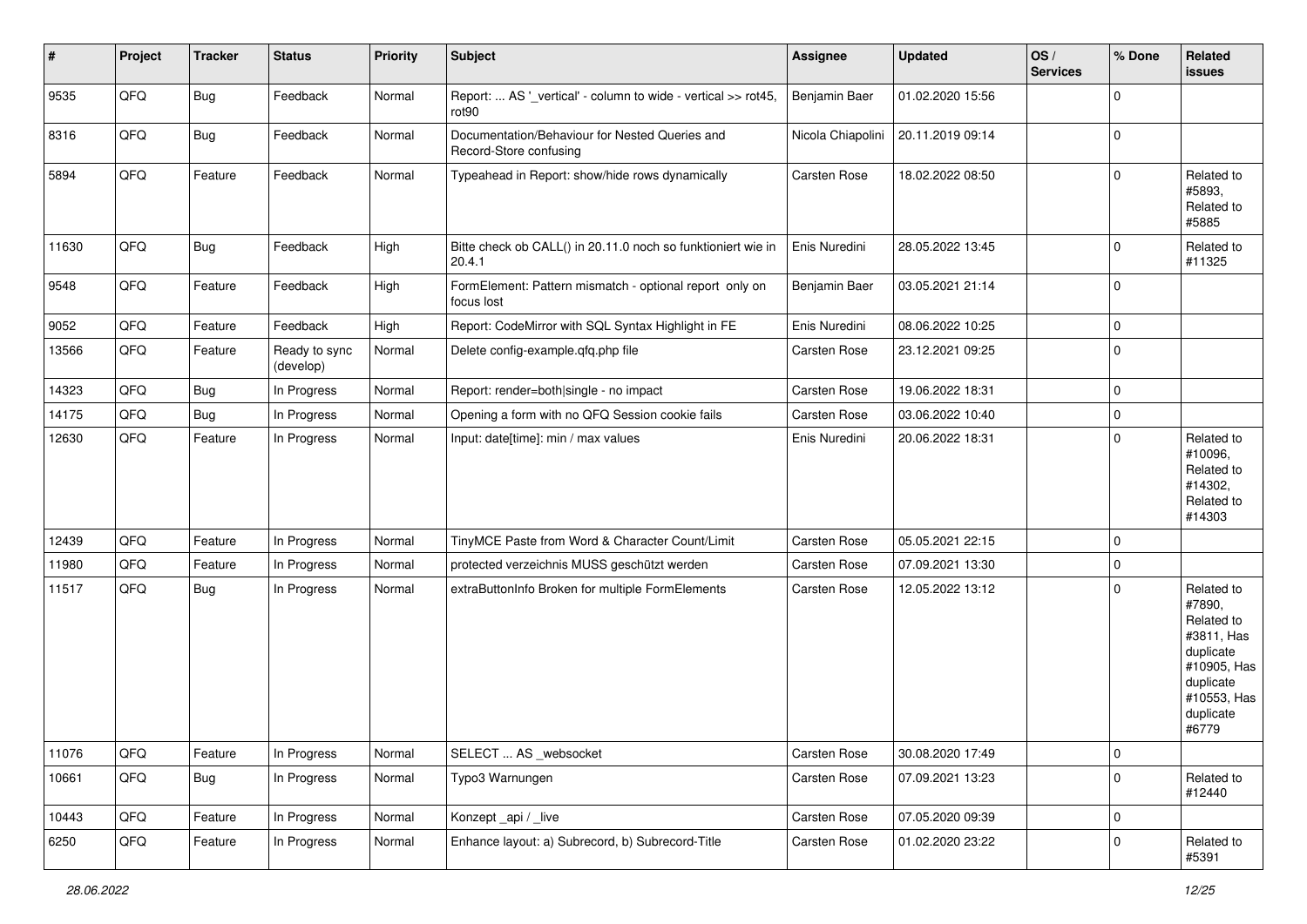| #     | Project | <b>Tracker</b> | <b>Status</b> | Priority | <b>Subject</b>                                                                          | <b>Assignee</b> | <b>Updated</b>   | OS/<br><b>Services</b> | % Done      | Related<br><b>issues</b>                                                                                                                                              |
|-------|---------|----------------|---------------|----------|-----------------------------------------------------------------------------------------|-----------------|------------------|------------------------|-------------|-----------------------------------------------------------------------------------------------------------------------------------------------------------------------|
| 5695  | QFQ     | Feature        | In Progress   | Normal   | Multiform                                                                               | Carsten Rose    | 02.01.2021 18:38 |                        | $\mathbf 0$ |                                                                                                                                                                       |
| 4194  | QFQ     | Feature        | In Progress   | Normal   | Bootstrap 4 ist jetzt offiziel                                                          |                 | 03.05.2021 20:47 |                        | 0           | Related to<br>#10114                                                                                                                                                  |
| 12508 | QFQ     | <b>Bug</b>     | In Progress   | High     | qfq Form: sendMail                                                                      | Karin Niffeler  | 19.03.2022 17:48 |                        | $\mathbf 0$ |                                                                                                                                                                       |
| 14320 | QFQ     | Feature        | ToDo          | Normal   | Allow specific HTML Tags and Attributes: general, TinyMCE                               | Enis Nuredini   | 17.06.2022 10:44 |                        | $\mathbf 0$ | Related to<br>#12664,<br>Related to<br>#12039,<br>Related to<br>#11702,<br>Related to<br>#7239,<br>Related to<br>#3708,<br>Related to<br>#3646,<br>Related to<br>#880 |
| 14303 | QFQ     | Bug            | ToDo          | Normal   | datetime broken with picker                                                             | Enis Nuredini   | 17.06.2022 09:02 |                        | $\mathbf 0$ | Related to<br>#12630                                                                                                                                                  |
| 13899 | QFQ     | Bug            | ToDo          | Normal   | Selenium: zum laufen bringen                                                            | Enis Nuredini   | 25.03.2022 10:24 |                        | $\mathbf 0$ |                                                                                                                                                                       |
| 12262 | QFQ     | Feature        | ToDo          | Normal   | Form buttons on top: more customable                                                    | Enis Nuredini   | 17.06.2022 10:44 |                        | $\mathbf 0$ | Related to<br>#13945, Has<br>duplicate<br>#4046, Has<br>duplicate<br>#10080                                                                                           |
| 12463 | QFQ     | Bug            | ToDo          | High     | QFQ Function: 'function' and 'sql' on same level - output of<br>sql is shown two times. | Carsten Rose    | 15.12.2021 16:31 |                        | $\mathbf 0$ |                                                                                                                                                                       |
| 12395 | QFQ     | <b>Bug</b>     | ToDo          | High     | QFQ Function: Result two times shown                                                    | Carsten Rose    | 18.02.2022 08:59 |                        | $\mathbf 0$ |                                                                                                                                                                       |
| 7602  | QFQ     | Feature        | ToDo          | High     | Multi Select: with checkboxes                                                           | Benjamin Baer   | 22.03.2022 09:07 |                        | $\mathbf 0$ |                                                                                                                                                                       |
| 14371 | QFQ     | Feature        | Priorize      | Normal   | <b>LDAP via REPORT</b>                                                                  | Carsten Rose    | 19.06.2022 16:37 |                        | $\mathbf 0$ |                                                                                                                                                                       |
| 14290 | QFQ     | Feature        | Priorize      | Normal   | FormEditor: Show Table Definition                                                       | Carsten Rose    | 19.06.2022 16:37 |                        | $\mathbf 0$ |                                                                                                                                                                       |
| 14283 | QFQ     | <b>Bug</b>     | Priorize      | Normal   | HEIC / HEIF convert doesn't trigger                                                     | Carsten Rose    | 19.06.2022 16:37 |                        | $\mathbf 0$ |                                                                                                                                                                       |
| 13943 | QFQ     | Bug            | Priorize      | Normal   | unable to find formgroup                                                                | Enis Nuredini   | 28.05.2022 11:03 |                        | $\mathbf 0$ |                                                                                                                                                                       |
| 13900 | QFQ     | Feature        | Priorize      | Normal   | Selenium: Check das Cookie/PDF funktioniert                                             | Enis Nuredini   | 25.03.2022 12:45 |                        | $\mathbf 0$ |                                                                                                                                                                       |
| 12504 | QFQ     | Feature        | Priorize      | Normal   | sql.log: report fe.id                                                                   | Carsten Rose    | 05.05.2021 22:09 |                        | $\mathbf 0$ |                                                                                                                                                                       |
| 12503 | QFQ     | Feature        | Priorize      | Normal   | Detect dangerous UPDATE statement with missing WHERE                                    | Carsten Rose    | 05.05.2021 22:09 |                        | $\mathbf 0$ |                                                                                                                                                                       |
| 12452 | QFQ     | Feature        | Priorize      | Normal   | BaseURL: alsways with '/' at the end                                                    | Carsten Rose    | 19.06.2022 13:45 |                        | $\mathbf 0$ | Related to<br>#10782                                                                                                                                                  |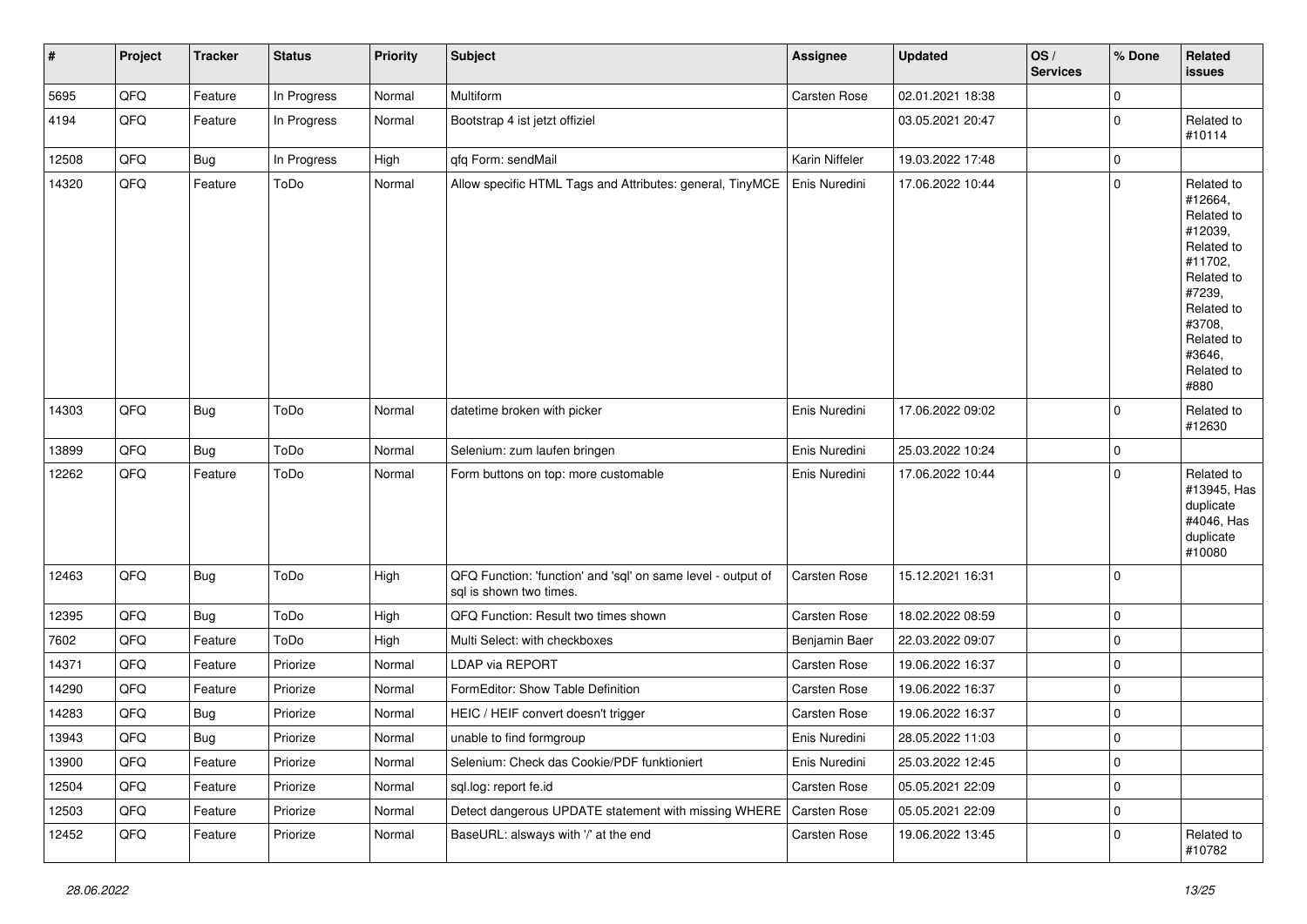| $\sharp$ | Project | <b>Tracker</b> | <b>Status</b> | <b>Priority</b> | <b>Subject</b>                                                                                           | <b>Assignee</b> | <b>Updated</b>   | OS/<br><b>Services</b> | % Done      | Related<br><b>issues</b>                                                |
|----------|---------|----------------|---------------|-----------------|----------------------------------------------------------------------------------------------------------|-----------------|------------------|------------------------|-------------|-------------------------------------------------------------------------|
| 12325    | QFQ     | Bug            | Priorize      | Normal          | MultiDB form.dblndex not working for report syntax                                                       | Carsten Rose    | 07.09.2021 13:37 |                        | $\Omega$    | Related to<br>#12145,<br>Related to<br>#12314                           |
| 11320    | QFQ     | Feature        | Priorize      | Normal          | Typo3 Version 10 support                                                                                 | Carsten Rose    | 05.05.2021 22:09 |                        | $\mathbf 0$ |                                                                         |
| 10569    | QFQ     | Feature        | Priorize      | Normal          | link blank more safe                                                                                     | Enis Nuredini   | 25.03.2022 12:44 |                        | $\mathbf 0$ |                                                                         |
| 10015    | QFQ     | Feature        | Priorize      | Normal          | Monospace in Textarea                                                                                    | Carsten Rose    | 03.02.2020 13:40 |                        | $\mathbf 0$ |                                                                         |
| 10012    | QFQ     | Feature        | Priorize      | Normal          | redirectAllMailTo: {{beEmail:T}}                                                                         | Carsten Rose    | 08.05.2021 09:54 |                        | $\mathbf 0$ | Related to<br>#12412,<br>Related to<br>#12413.<br>Related to<br>#10011  |
| 10011    | QFQ     | Feature        | Priorize      | Normal          | Offer new STORE_TYPO3 Variable 'beUser', 'beEmail'                                                       | Carsten Rose    | 08.05.2021 09:51 |                        | $\Omega$    | Related to<br>#10012,<br>Related to<br>#12511                           |
| 10005    | QFQ     | Feature        | Priorize      | Normal          | Report / special column name:  AS _calendar                                                              | Carsten Rose    | 03.06.2020 17:28 |                        | $\mathbf 0$ |                                                                         |
| 10003    | QFQ     | Feature        | Priorize      | Normal          | fieldset: stronger visualize group                                                                       | Benjamin Baer   | 12.02.2020 08:13 |                        | 0           |                                                                         |
| 9975     | QFQ     | Bug            | Priorize      | Normal          | Dropdown Menu: 'r:3' broken                                                                              | Carsten Rose    | 01.02.2020 10:13 |                        | $\mathbf 0$ |                                                                         |
| 9968     | QFQ     | Feature        | Priorize      | Normal          | Tooltip in Links for Developer                                                                           | Carsten Rose    | 01.02.2020 23:17 |                        | $\mathbf 0$ |                                                                         |
| 9958     | QFQ     | Bug            | Priorize      | Normal          | Broken subrecord query: no error message                                                                 | Carsten Rose    | 05.02.2021 15:15 |                        | $\mathbf 0$ |                                                                         |
| 9947     | QFQ     | <b>Bug</b>     | Priorize      | Normal          | Unwanted error message if missing 'typeAheadSqlPrefetch'                                                 | Carsten Rose    | 01.02.2020 10:13 |                        | $\mathbf 0$ |                                                                         |
| 9928     | QFQ     | Feature        | Priorize      | Normal          | SpecialColumnName: a) Deprecated: ' AS "_+tag " ', b)<br>New: ' AS "_ <tag1><tag2>"</tag2></tag1>        | Carsten Rose    | 01.02.2020 23:17 |                        | 0           | Related to<br>#9929                                                     |
| 9900     | QFQ     | Feature        | Priorize      | Normal          | Generic API Call: tt-content record >> JSON                                                              | Carsten Rose    | 01.02.2020 10:13 |                        | $\mathbf 0$ |                                                                         |
| 9862     | QFQ     | <b>Bug</b>     | Priorize      | Normal          | Failed writing to sql mail qfq.log should throw an exception                                             | Carsten Rose    | 01.02.2020 10:13 |                        | $\mathbf 0$ |                                                                         |
| 9834     | QFQ     | Bug            | Priorize      | Normal          | Input elements with tag 'disabled' are missing on<br>form-submit: server option 'processReadOnly' broken | Carsten Rose    | 07.12.2021 16:43 |                        | $\mathbf 0$ | Related to<br>#9691,<br>Related to<br>#5305, Has<br>duplicate<br>#12331 |
| 9668     | QFQ     | Feature        | Priorize      | Normal          | Form.mode: rename 'hidden' to 'hide'                                                                     | Carsten Rose    | 05.05.2021 22:14 |                        | 0           | Related to<br>#6437                                                     |
| 9394     | QFQ     | Feature        | Priorize      | Normal          | REST: allow for non numerical ids in get requests                                                        | Carsten Rose    | 05.05.2021 22:10 |                        | $\mathbf 0$ |                                                                         |
| 9346     | QFQ     | Feature        | Priorize      | Normal          | beforeSave: check if an upload is given                                                                  | Carsten Rose    | 11.06.2021 21:18 |                        | $\mathbf 0$ |                                                                         |
| 9135     | QFQ     | Feature        | Priorize      | Normal          | Progress Bar generic / replace old hourglass download<br>popup                                           | Benjamin Baer   | 03.01.2022 07:43 |                        | 0           |                                                                         |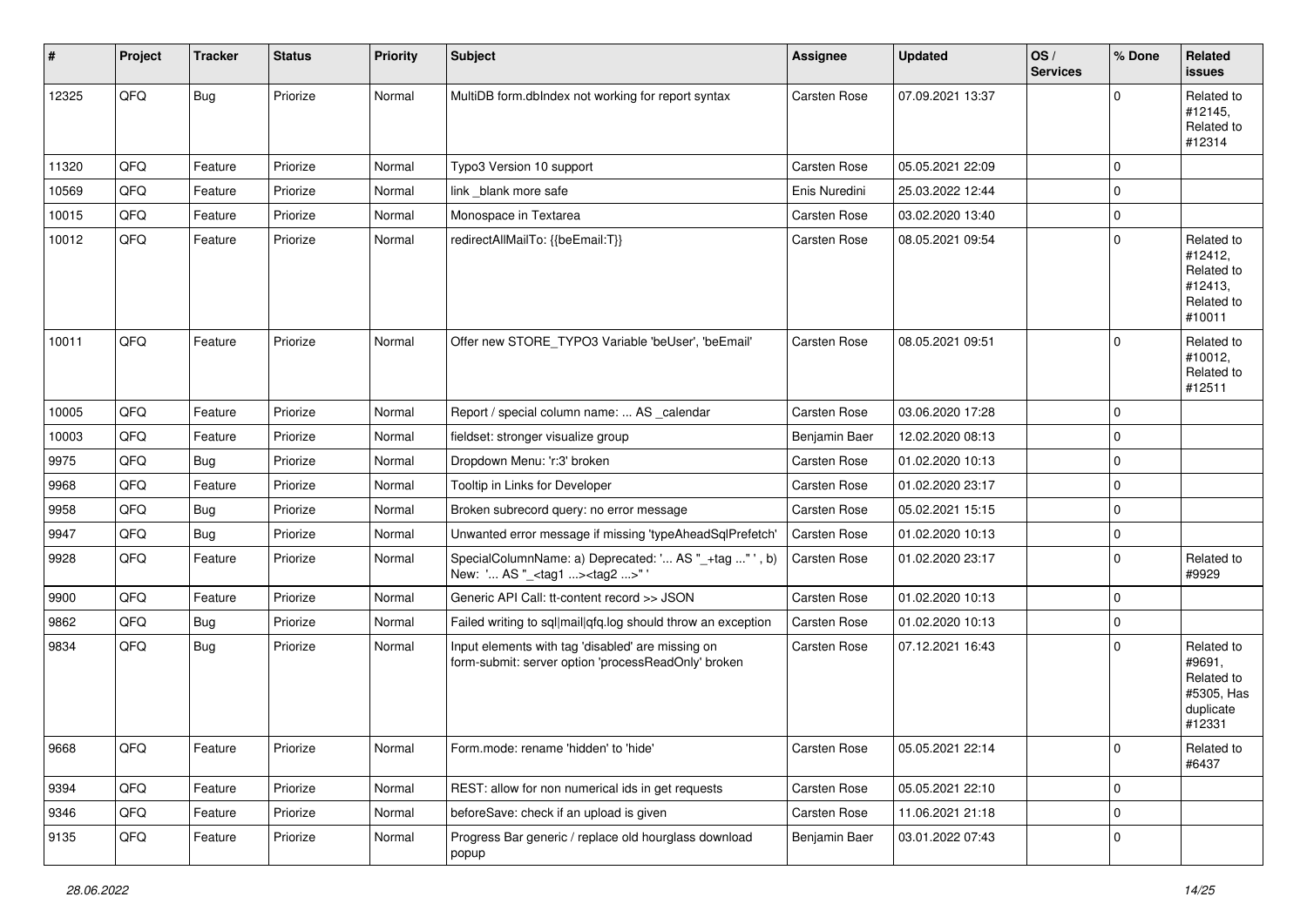| #    | Project | <b>Tracker</b> | <b>Status</b> | <b>Priority</b> | Subject                                                                                   | Assignee            | <b>Updated</b>   | OS/<br><b>Services</b> | % Done      | Related<br>issues   |
|------|---------|----------------|---------------|-----------------|-------------------------------------------------------------------------------------------|---------------------|------------------|------------------------|-------------|---------------------|
| 8963 | QFQ     | Feature        | Priorize      | Normal          | Setting values in a store: flexible way                                                   | Carsten Rose        | 05.05.2021 22:10 |                        | $\Omega$    | Related to<br>#8975 |
| 8585 | QFQ     | Feature        | Priorize      | Normal          | Enhance Error message for 'unknown form'                                                  | Carsten Rose        | 01.02.2020 10:13 |                        | $\Omega$    |                     |
| 8584 | QFQ     | Feature        | Priorize      | Normal          | FE 'Action' - never assign to Container (except Template<br>Group)                        | Carsten Rose        | 01.02.2020 10:13 |                        | $\Omega$    |                     |
| 8277 | QFQ     | Feature        | Priorize      | Normal          | fe.parameter.default=                                                                     | Carsten Rose        | 01.02.2020 23:17 |                        | $\Omega$    | Related to<br>#8113 |
| 8044 | QFQ     | Feature        | Priorize      | Normal          | Transaction: a) Form, b) Report                                                           | Carsten Rose        | 05.05.2021 22:14 |                        | $\Omega$    | Related to<br>#8043 |
| 8037 | QFQ     | Bug            | Priorize      | Normal          | FE.type=upload (advanced mode): {{slaveld:V}} missing<br>during dynamic update            | Carsten Rose        | 01.02.2020 10:13 |                        | $\Omega$    |                     |
| 8034 | QFQ     | Feature        | Priorize      | Normal          | FormElement 'data': 22.22.2222 should not be accepted                                     | Carsten Rose        | 01.02.2020 10:13 |                        | 0           |                     |
| 7965 | QFQ     | Feature        | Priorize      | Normal          | Input type 'text' with visual format - currency                                           | Benjamin Baer       | 03.01.2022 07:45 |                        | 0           |                     |
| 7730 | QFQ     | Feature        | Priorize      | Normal          | SELECT Box: title in between                                                              | Benjamin Baer       | 01.02.2020 23:22 |                        | $\mathbf 0$ |                     |
| 7656 | QFQ     | Bug            | Priorize      | Normal          | FE with required, 'pattern' and 'extraButtonLock': always<br>complain about missing value | <b>Carsten Rose</b> | 01.02.2020 10:13 |                        | $\mathbf 0$ |                     |
| 7630 | QFQ     | Feature        | Priorize      | Normal          | detailed error message for simple upload                                                  | Carsten Rose        | 01.02.2020 10:13 |                        | $\mathbf 0$ |                     |
| 7616 | QFQ     | Bug            | Priorize      | Normal          | Selectlist with Enum & Dynamic Update                                                     | Carsten Rose        | 01.02.2020 10:13 |                        | 0           |                     |
| 7522 | QFQ     | Feature        | Priorize      | Normal          | Inserting default index.html to folder (Avoid Apache<br>Indexing)                         | Carsten Rose        | 01.02.2020 10:13 |                        | $\Omega$    |                     |
| 7290 | QFQ     | Feature        | Priorize      | Normal          | FormEditor: title as textarea if LEN(title)>60                                            | Carsten Rose        | 01.02.2020 10:13 |                        | $\Omega$    | Blocked by<br>#7682 |
| 7217 | QFQ     | Feature        | Priorize      | Normal          | Download: notice User if `_sip=?` is missing                                              | <b>Carsten Rose</b> | 01.02.2020 10:13 |                        | $\Omega$    |                     |
| 6998 | QFQ     | Feature        | Priorize      | Normal          | Form: with debug=on show column information as tooltip of<br>column label                 | <b>Carsten Rose</b> | 01.02.2020 10:13 |                        | 0           |                     |
| 6870 | QFQ     | Feature        | Priorize      | Normal          | Click on '_link' triggers an API call                                                     | Benjamin Baer       | 03.01.2022 08:25 |                        | $\mathbf 0$ |                     |
| 6801 | QFQ     | Feature        | Priorize      | Normal          | Fabric: Maximize / FullIscreen                                                            | Benjamin Baer       | 21.03.2022 09:56 |                        | $\Omega$    |                     |
| 6574 | QFQ     | Bug            | Priorize      | Normal          | qfq.log: Fehlermeldung wurde angezeigt, aber nicht geloggt                                | <b>Carsten Rose</b> | 01.02.2020 10:13 |                        | 0           |                     |
| 6566 | QFQ     | Bug            | Priorize      | Normal          | Link Function 'delete': provided parameter missing on page<br>reload                      | Benjamin Baer       | 03.01.2022 08:08 |                        | $\Omega$    |                     |
| 6224 | QFG     | Feature        | Priorize      | Normal          | Dynamic update: fade in/out fields                                                        | Benjamin Baer       | 21.03.2022 09:50 |                        | $\Omega$    |                     |
| 6140 | QFQ     | <b>Bug</b>     | Priorize      | Normal          | QFQ DnD Sort: Locked fields                                                               | Benjamin Baer       | 21.03.2022 09:56 |                        | $\mathbf 0$ |                     |
| 5942 | QFQ     | Feature        | Priorize      | Normal          | 'L' and 'type': append to links, generate via '_link' by using<br>'u:' .                  | Carsten Rose        | 01.02.2020 10:13 |                        | 0           |                     |
| 5562 | QFQ     | Feature        | Priorize      | Normal          | Drag'n'Drop fuer Uploads                                                                  | Benjamin Baer       | 21.03.2022 09:52 |                        | 0           | Related to<br>#9706 |
| 5366 | QFQ     | Feature        | Priorize      | Normal          | Saving with keyboard shortcuts                                                            | Benjamin Baer       | 21.03.2022 09:47 |                        | 0           |                     |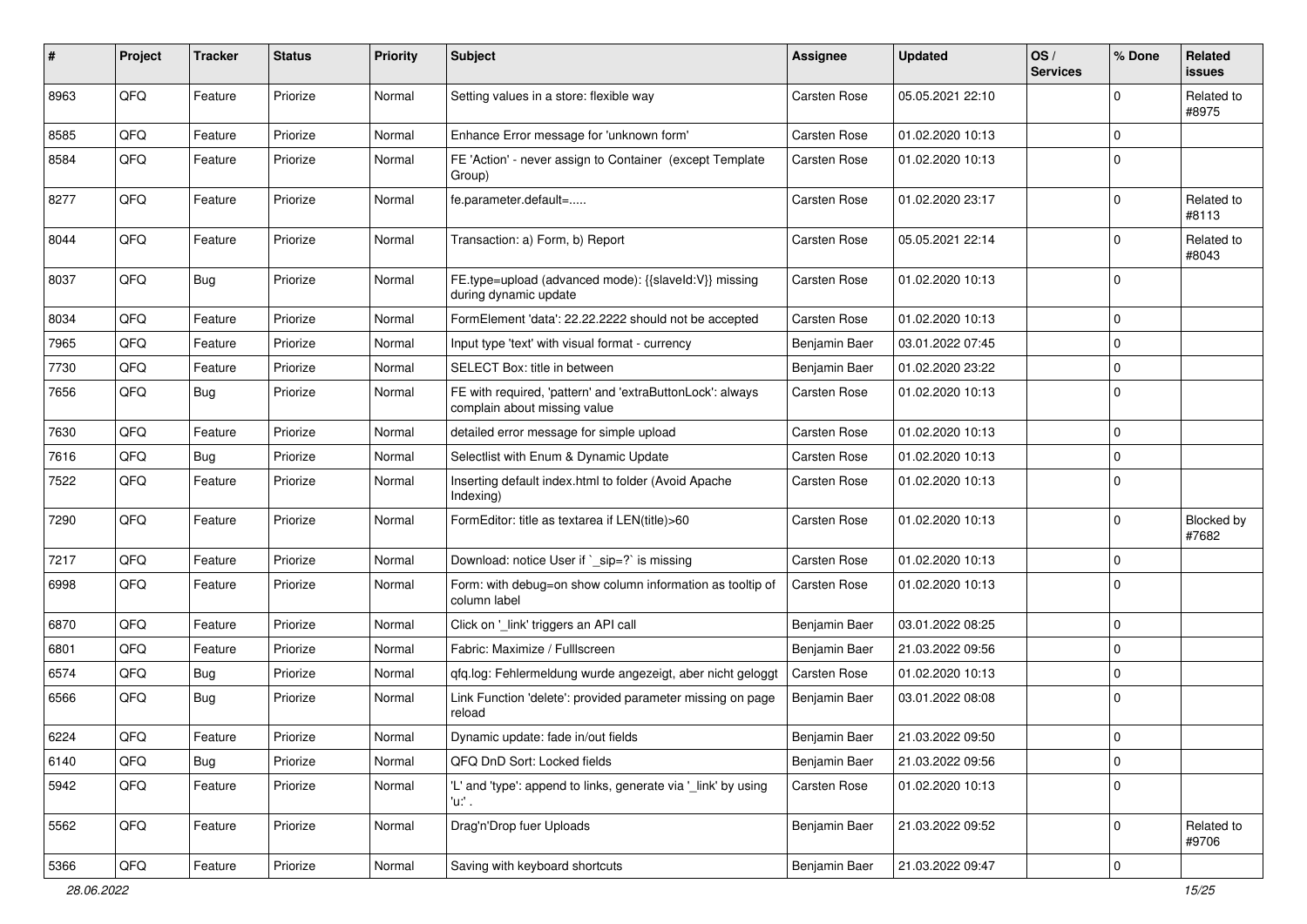| $\vert$ # | Project | <b>Tracker</b> | <b>Status</b> | <b>Priority</b> | <b>Subject</b>                                                                        | <b>Assignee</b> | <b>Updated</b>   | OS/<br><b>Services</b> | % Done      | Related<br>issues                               |
|-----------|---------|----------------|---------------|-----------------|---------------------------------------------------------------------------------------|-----------------|------------------|------------------------|-------------|-------------------------------------------------|
| 4457      | QFQ     | Bug            | Priorize      | Normal          | typeahead: pressing return to select an item, saves the form<br>and closes the form.  | Benjamin Baer   | 03.01.2022 08:01 |                        | $\Omega$    | Related to<br>#4398                             |
| 3867      | QFQ     | Feature        | Priorize      | Normal          | Readonly Formular: Template Groups add/delete<br>ausbeldnen                           | Carsten Rose    | 05.05.2021 22:12 |                        | $\Omega$    |                                                 |
| 3782      | QFQ     | Bug            | Priorize      | Normal          | Bei fehlerhafter Eingabe (z.B. Datum) sollte das erwartete<br>Format angezeigt werden | Carsten Rose    | 01.02.2020 10:13 |                        | $\Omega$    |                                                 |
| 9121      | QFQ     | Bug            | Priorize      | High            | sip links have r and __dbIndexData set                                                | Carsten Rose    | 12.06.2021 10:41 |                        | $\Omega$    |                                                 |
| 8204      | QFQ     | Feature        | Priorize      | High            | Position 'required mark'                                                              | Carsten Rose    | 16.06.2021 13:44 |                        | $\Omega$    |                                                 |
| 8082      | QFQ     | Feature        | Priorize      | High            | Contact form without saving record                                                    | Carsten Rose    | 07.12.2021 15:20 |                        | $\Omega$    | Related to<br>#8587,<br><b>Blocks</b><br>#11850 |
| 6116      | QFQ     | Bug            | Priorize      | High            | value of checkbox not saved                                                           | Carsten Rose    | 07.12.2021 17:19 |                        | $\mathbf 0$ |                                                 |
| 9534      | QFQ     | Bug            | Priorize      | Urgent          | FE.type=upload: 'Unknown Mode: ID"                                                    | Carsten Rose    | 03.05.2021 21:14 |                        | $\Omega$    | Related to<br>#9532                             |
| 9173      | QFQ     | Bug            | Priorize      | Urgent          | Stale Record Lock: Firefox                                                            | Carsten Rose    | 03.05.2021 21:14 |                        | $\Omega$    | Related to<br>#9789                             |
| 11195     | QFQ     | Bug            | <b>New</b>    | Low             | Dynamic Update: Note not updated if new text is empty<br>(v20.4)                      |                 | 25.09.2020 11:14 |                        | $\Omega$    |                                                 |
| 14395     | QFQ     | Support        | <b>New</b>    | Normal          | FormEditor: Virtual table columns                                                     | Enis Nuredini   | 21.06.2022 16:09 |                        | $\Omega$    |                                                 |
| 14377     | QFQ     | Bug            | <b>New</b>    | Normal          | Documentation > General Tips: white page after migration                              | Enis Nuredini   | 19.06.2022 16:37 |                        | $\mathbf 0$ |                                                 |
| 14376     | QFQ     | Feature        | <b>New</b>    | Normal          | QFQ Bootstrap: if missing, create stored procedures                                   | Enis Nuredini   | 19.06.2022 16:37 |                        | $\mathbf 0$ |                                                 |
| 14322     | QFQ     | Bug            | New           | Normal          | Form Load: by default no scroll (save & close should be<br>visible)                   | Enis Nuredini   | 15.06.2022 14:12 |                        | $\Omega$    | Related to<br>#14321,<br>Related to<br>#6232    |
| 14305     | QFQ     | Bug            | <b>New</b>    | Normal          | Inline Report editing does not create history entries                                 | Carsten Rose    | 10.06.2022 11:55 |                        | $\Omega$    |                                                 |
| 14304     | QFQ     | <b>Bug</b>     | <b>New</b>    | Normal          | table sorter view safer does not work                                                 | Carsten Rose    | 10.06.2022 11:49 |                        | $\mathbf 0$ |                                                 |
| 14245     | QFQ     | Bug            | <b>New</b>    | Normal          | Form Save Btn bleibt disabled wenn Datumsfeld über<br>Datepicker geändert             | Enis Nuredini   | 27.05.2022 13:45 |                        | $\Omega$    | Related to<br>#13689                            |
| 14233     | QFQ     | Bug            | <b>New</b>    | Normal          | AS_link: question - HTML is not rendered                                              | Carsten Rose    | 28.05.2022 11:02 |                        | $\Omega$    |                                                 |
| 14227     | QFQ     | Feature        | <b>New</b>    | Normal          | Selenium Konkurrenz: cypress.io                                                       | Enis Nuredini   | 28.05.2022 11:02 |                        | $\mathbf 0$ |                                                 |
| 14185     | QFQ     | Feature        | New           | Normal          | External/Autocron.php - better suitable directory                                     | Support: System | 28.05.2022 11:03 |                        | $\Omega$    |                                                 |
| 14091     | QFQ     | Bug            | <b>New</b>    | Normal          | inconsistent template path for twig                                                   | Carsten Rose    | 19.04.2022 18:36 |                        | $\mathbf 0$ |                                                 |
| 14090     | QFQ     | Feature        | <b>New</b>    | Normal          | Nützliche _script funktionen                                                          | Carsten Rose    | 28.05.2022 11:03 |                        | $\Omega$    |                                                 |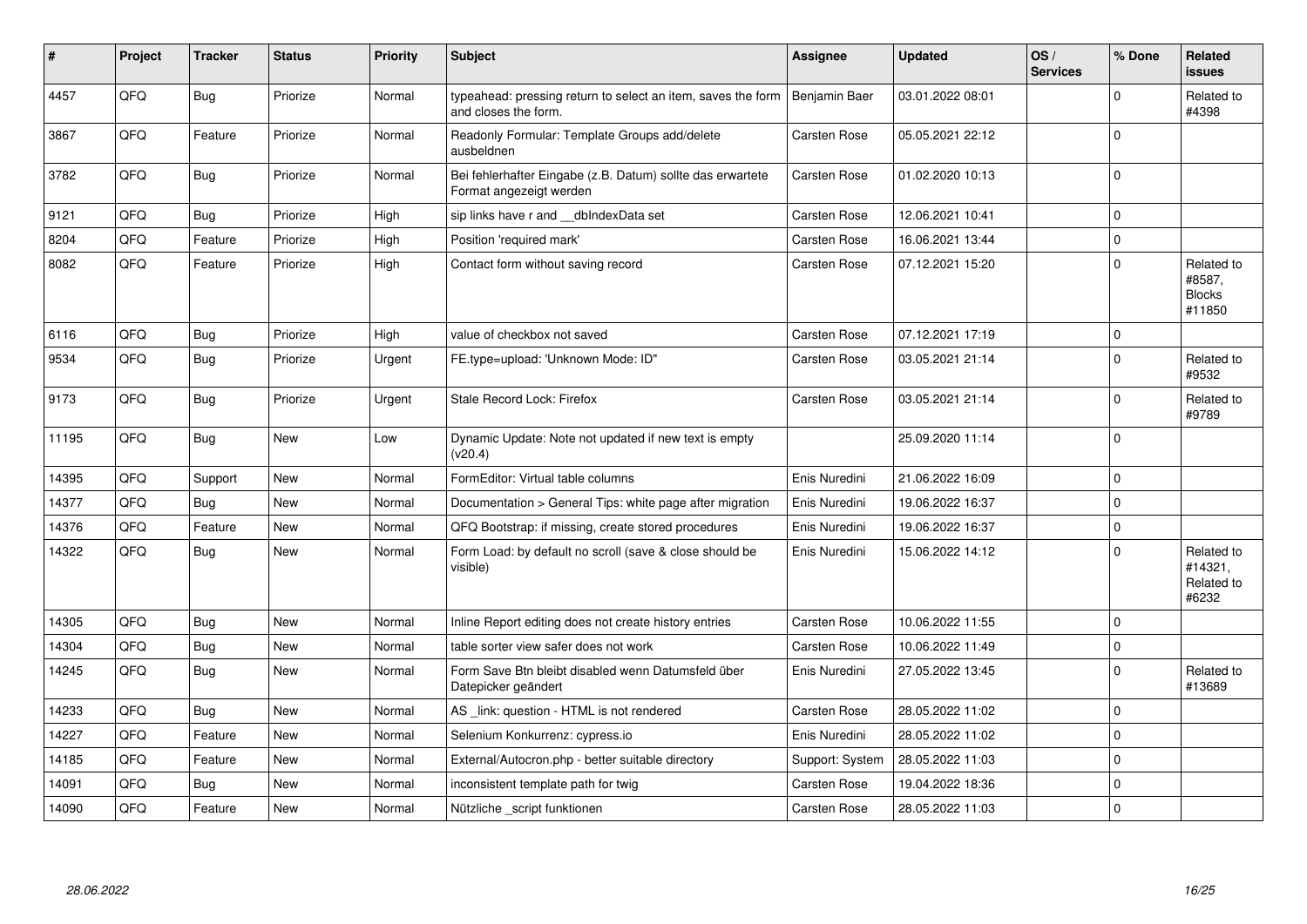| #     | Project | <b>Tracker</b> | <b>Status</b> | <b>Priority</b> | <b>Subject</b>                                                                           | Assignee               | <b>Updated</b>   | OS/<br><b>Services</b> | % Done      | Related<br><b>issues</b>                         |
|-------|---------|----------------|---------------|-----------------|------------------------------------------------------------------------------------------|------------------------|------------------|------------------------|-------------|--------------------------------------------------|
| 14077 | QFQ     | <b>Bug</b>     | <b>New</b>    | Normal          | As _link: Attribute 'class' missing by r:1 and r:3 - but should<br>set                   | Carsten Rose           | 28.05.2022 11:02 |                        | $\Omega$    | Related to<br>#5342.<br>Related to<br>#4343      |
| 14028 | QFQ     | Feature        | <b>New</b>    | Normal          | Required notification: visual nicer                                                      | Enis Nuredini          | 28.05.2022 11:01 |                        | $\Omega$    |                                                  |
| 13945 | QFQ     | Feature        | <b>New</b>    | Normal          | As link: content before/after link                                                       | Enis Nuredini          | 28.05.2022 11:01 |                        | $\Omega$    | Related to<br>#12262                             |
| 13843 | QFQ     | Feature        | <b>New</b>    | Normal          | Create JWT via QFQ                                                                       | Carsten Rose           | 19.03.2022 17:42 |                        | $\mathbf 0$ |                                                  |
| 13841 | QFQ     | Feature        | <b>New</b>    | Normal          | Create PDF via iText - evaluate                                                          | <b>Carsten Rose</b>    | 19.03.2022 17:42 |                        | $\Omega$    |                                                  |
| 13706 | QFQ     | <b>Bug</b>     | <b>New</b>    | Normal          | Wrong CheckType in FieldElement LastStatus of Form Cron                                  | <b>Carsten Rose</b>    | 21.01.2022 18:20 |                        | $\Omega$    |                                                  |
| 13700 | QFQ     | Feature        | <b>New</b>    | Normal          | Redesign gfg.io Seite                                                                    | Carsten Rose           | 19.03.2022 17:43 |                        | $\Omega$    |                                                  |
| 13689 | QFQ     | Bug            | <b>New</b>    | Normal          | Enter auf Eingabefeld mit ungültigem Wert führt zu blurry<br>Seite                       | Enis Nuredini          | 28.05.2022 10:53 |                        | $\Omega$    | Related to<br>#14245, Has<br>duplicate<br>#11891 |
| 13659 | QFQ     | Bug            | <b>New</b>    | Normal          | wrong sanitize class applied to R-store                                                  | Carsten Rose           | 15.01.2022 14:23 |                        | $\Omega$    |                                                  |
| 13647 | QFQ     | <b>Bug</b>     | <b>New</b>    | Normal          | Autofocus funktioniert nicht auf Chrome                                                  | Benjamin Baer          | 19.03.2022 17:44 |                        | $\Omega$    |                                                  |
| 13609 | QFQ     | Feature        | <b>New</b>    | Normal          | QFQ Introduction: Seite aufloesen                                                        | Philipp<br>Gröbelbauer | 28.05.2022 11:02 |                        | $\Omega$    |                                                  |
| 13592 | QFQ     | Bug            | <b>New</b>    | Normal          | QFQ Build Queue: das vergeben von Tags klappt nicht. Es<br>werden keine Releases gebaut. | Carsten Rose           | 19.03.2022 17:45 |                        | $\Omega$    |                                                  |
| 13528 | QFQ     | <b>Bug</b>     | <b>New</b>    | Normal          | qfq.io > releases: es wird kein neues Release angelegt                                   | Benjamin Baer          | 19.03.2022 17:46 |                        | $\Omega$    |                                                  |
| 13467 | QFQ     | Feature        | <b>New</b>    | Normal          | ChangeLog Generator                                                                      | Carsten Rose           | 19.03.2022 17:46 |                        | $\Omega$    | Related to<br>#11460                             |
| 13460 | QFQ     | <b>Bug</b>     | <b>New</b>    | Normal          | Doc: Password set/reset  password should not processed<br>with 'html encode'             | Carsten Rose           | 19.03.2022 17:46 |                        | $\Omega$    |                                                  |
| 13451 | QFQ     | Bug            | <b>New</b>    | Normal          | Character Counter / Max Character: Problem in Safari                                     | Carsten Rose           | 15.04.2022 17:18 |                        | $\mathbf 0$ |                                                  |
| 13354 | QFQ     | Feature        | <b>New</b>    | Normal          | Using Websocket in QFQ                                                                   | Carsten Rose           | 10.11.2021 15:47 |                        | $\Omega$    |                                                  |
| 13332 | QFQ     | Bug            | <b>New</b>    | Normal          | Multi Form: Required Felder werden visuell nicht markiert.                               | Carsten Rose           | 19.03.2022 17:47 |                        | $\mathbf 0$ |                                                  |
| 13331 | QFQ     | <b>Bug</b>     | New           | Normal          | Multi Form: Clear Icon misplaced                                                         | Carsten Rose           | 19.03.2022 17:47 |                        | $\Omega$    |                                                  |
| 12989 | QFQ     | <b>Bug</b>     | <b>New</b>    | Normal          | empty string does not trigger dynamic update                                             | Enis Nuredini          | 28.05.2022 11:09 |                        | $\Omega$    |                                                  |
| 12716 | QFQ     | Bug            | <b>New</b>    | Normal          | template group: Pattern only applied to first instance                                   | Carsten Rose           | 19.03.2022 17:47 |                        | $\Omega$    |                                                  |
| 12714 | QFQ     | Bug            | New           | Normal          | Conversion of GIF to PDF broken when GIF contains Alpha.                                 | Carsten Rose           | 19.03.2022 17:49 |                        | $\mathbf 0$ |                                                  |
| 12679 | QFQ     | Feature        | <b>New</b>    | Normal          | tablesorter: custom column width                                                         | Carsten Rose           | 16.06.2021 11:10 |                        | $\mathbf 0$ |                                                  |
| 12664 | QFQ     | Feature        | <b>New</b>    | Normal          | TinyMCE: report/remove malicous HTML/JS Code                                             | Carsten Rose           | 19.03.2022 17:47 |                        | $\Omega$    | Related to<br>#14320                             |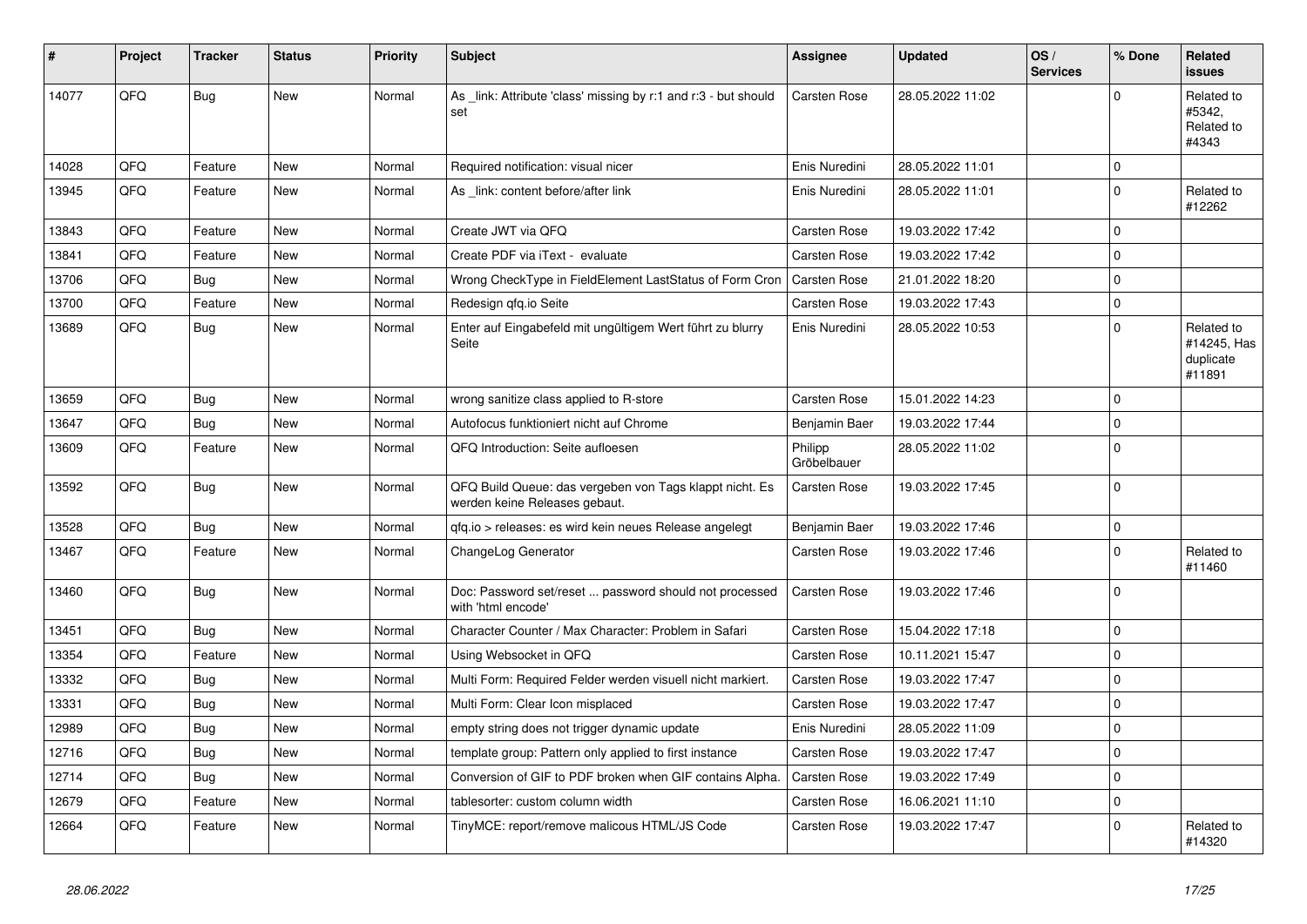| #     | Project | <b>Tracker</b> | <b>Status</b> | <b>Priority</b> | Subject                                                                                                                                             | Assignee            | <b>Updated</b>   | OS/<br><b>Services</b> | % Done      | Related<br><b>issues</b>                                              |
|-------|---------|----------------|---------------|-----------------|-----------------------------------------------------------------------------------------------------------------------------------------------------|---------------------|------------------|------------------------|-------------|-----------------------------------------------------------------------|
| 12603 | QFQ     | Feature        | <b>New</b>    | Normal          | Dropdown (Select), Radio, checkbox:<br>itemListAlways={{!SELECT key, value}}                                                                        | Carsten Rose        | 19.03.2022 17:47 |                        | $\Omega$    |                                                                       |
| 12581 | QFQ     | Bug            | <b>New</b>    | Normal          | Form.forward=close: Record 'new' in new browser tab ><br>save (& close) >> Form is not reloaded with new created<br>record id and stays in mode=new | Carsten Rose        | 19.03.2022 17:48 |                        | $\mathbf 0$ |                                                                       |
| 12556 | QFQ     | Feature        | <b>New</b>    | Normal          | Pills Title: colored = static or dynamic on allrequiredgiven                                                                                        | Benjamin Baer       | 19.03.2022 17:49 |                        | $\Omega$    |                                                                       |
| 12520 | QFQ     | Bug            | New           | Normal          | Switch FE User: still active even FE User session expired                                                                                           | Carsten Rose        | 19.03.2022 17:48 |                        | $\Omega$    |                                                                       |
| 12512 | QFQ     | Bug            | New           | Normal          | Some MySQL Installation can't use 'stored procedures'                                                                                               | Carsten Rose        | 19.03.2022 17:48 |                        | $\pmb{0}$   |                                                                       |
| 12490 | QFQ     | Feature        | New           | Normal          | Loading Plugins in QFQ - see what tinymce does. (lazy<br>loading)                                                                                   | Benjamin Baer       | 08.06.2022 10:37 |                        | $\mathbf 0$ | Related to<br>#12611,<br>Related to<br>#10013,<br>Related to<br>#7732 |
| 12480 | QFQ     | Feature        | New           | Normal          | If QFQ upgrade is running, block further request                                                                                                    | Carsten Rose        | 03.05.2021 20:45 |                        | $\mathbf 0$ |                                                                       |
| 12477 | QFQ     | Feature        | New           | Normal          | Support for refactoring: Form, FormElement, diverse<br>Tabellen/Spalten, tt-content Records                                                         | Carsten Rose        | 03.05.2021 20:45 |                        | $\mathbf 0$ |                                                                       |
| 12476 | QFQ     | Feature        | New           | Normal          | clearMe: a) should trigger 'dirty', b) sticky on textarea resize                                                                                    | Benjamin Baer       | 04.01.2022 08:40 |                        | $\mathbf 0$ | Related to<br>#9528                                                   |
| 12474 | QFQ     | Feature        | New           | Normal          | Check BaseConfigURL if it is given and the the last char is                                                                                         | Carsten Rose        | 03.05.2021 20:45 |                        | $\mathbf 0$ |                                                                       |
| 12465 | QFQ     | Feature        | New           | Normal          | QFQ Function: use in FE to fill StoreRecord                                                                                                         | <b>Carsten Rose</b> | 05.05.2021 21:58 |                        | $\mathbf 0$ |                                                                       |
| 12413 | QFQ     | Feature        | <b>New</b>    | Normal          | STORE_TYPO3: enhance for {{be_users.email:T}},<br>{{fe users.email:T}}                                                                              | Carsten Rose        | 03.05.2021 20:45 |                        | $\Omega$    | Related to<br>#12412,<br>Related to<br>#10012                         |
| 12412 | QFQ     | Feature        | New           | Normal          | Action/Escape qualifier 'e' (empty), '0': if given, an empty<br>string (or '0') will be treated as 'not found'                                      | <b>Carsten Rose</b> | 08.05.2021 09:40 |                        | $\Omega$    | Related to<br>#12413,<br>Related to<br>#10012                         |
| 12400 | QFQ     | Feature        | <b>New</b>    | Normal          | Tutorial ist in QFQ Doku, Wird in der Suche gefunden, es<br>gibt aber kein Menupunkt - Inhalt ueberpruefen                                          | Carsten Rose        | 03.05.2021 20:45 |                        | $\mathbf 0$ |                                                                       |
| 12330 | QFQ     | Feature        | <b>New</b>    | Normal          | Copy to input field / text area / TinyMCE                                                                                                           | Carsten Rose        | 07.04.2021 09:01 |                        | $\mathbf 0$ |                                                                       |
| 12327 | QFQ     | Bug            | <b>New</b>    | Normal          | Copy to clipboard: Glyphicon can not be changed                                                                                                     | Carsten Rose        | 27.12.2021 17:59 |                        | $\mathbf 0$ |                                                                       |
| 12269 | QFQ     | Feature        | New           | Normal          | 2FA - Login                                                                                                                                         | <b>Carsten Rose</b> | 03.05.2021 20:45 |                        | $\pmb{0}$   |                                                                       |
| 12187 | QFQ     | Bug            | New           | Normal          | Trigger FormAsFile() via Report: probably problem with<br>multi DB setup                                                                            | <b>Carsten Rose</b> | 20.03.2021 21:20 |                        | $\mathbf 0$ |                                                                       |
| 12163 | QFQ     | Feature        | New           | Normal          | Checkbox: table wrap                                                                                                                                | <b>Carsten Rose</b> | 03.05.2021 20:51 |                        | $\mathbf 0$ |                                                                       |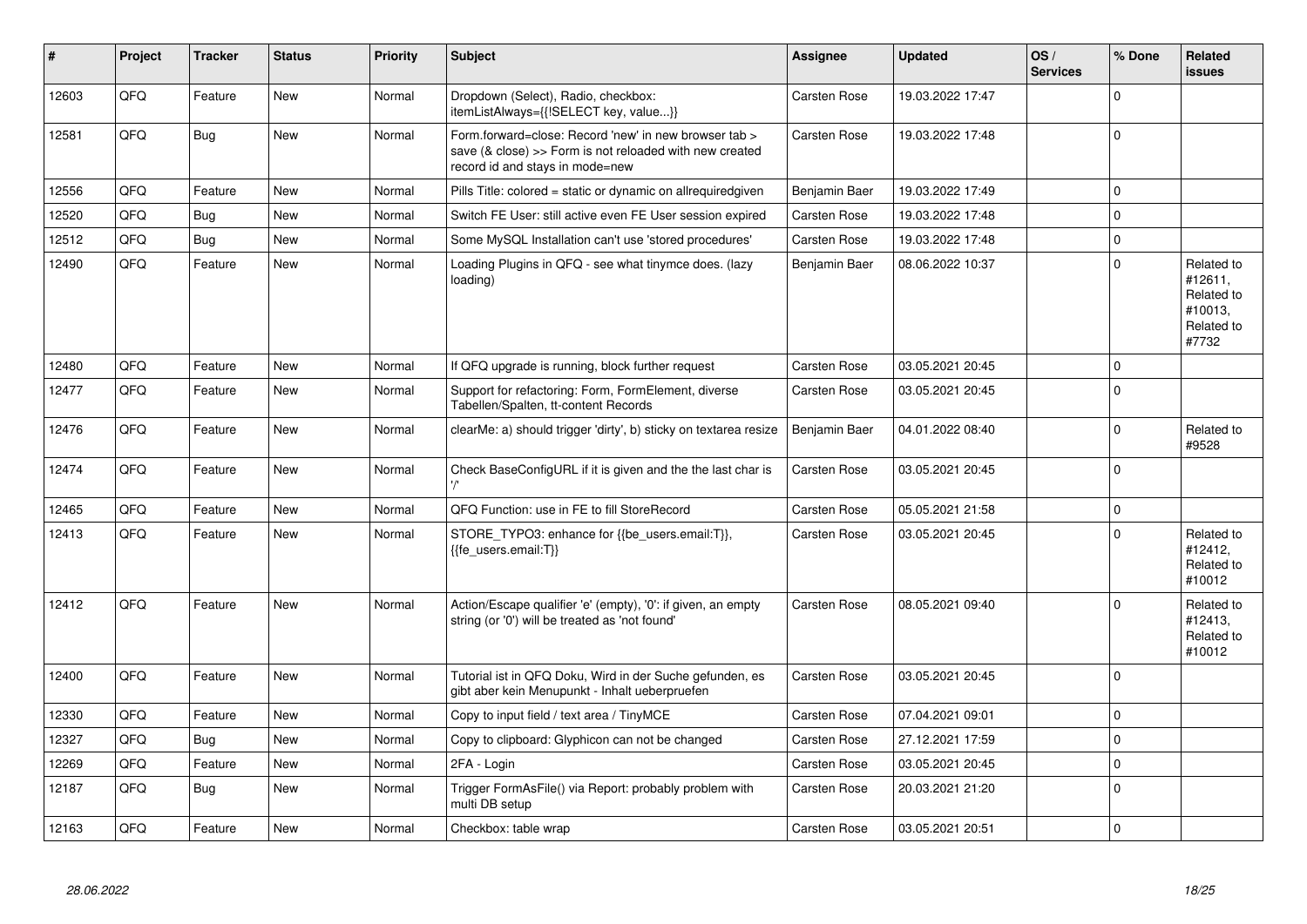| #     | Project | <b>Tracker</b> | <b>Status</b> | <b>Priority</b> | <b>Subject</b>                                                                                       | Assignee                                               | <b>Updated</b>   | OS/<br><b>Services</b> | % Done      | Related<br><b>issues</b>                     |                      |
|-------|---------|----------------|---------------|-----------------|------------------------------------------------------------------------------------------------------|--------------------------------------------------------|------------------|------------------------|-------------|----------------------------------------------|----------------------|
| 12162 | QFQ     | Feature        | New           | Normal          | FE.type=sendmail: personalized mailing (several mails) via<br>template                               | <b>Carsten Rose</b>                                    | 03.05.2021 20:45 |                        | $\Omega$    |                                              |                      |
| 12156 | QFQ     | Feature        | New           | Normal          | Form: Optional disable 'leave page'                                                                  |                                                        | 03.05.2021 20:45 |                        | $\Omega$    |                                              |                      |
| 12146 | QFQ     | Feature        | New           | Normal          | Autocron Job: Anzeigen wann der naechste Job<br>ausgefuehrt wird, resp das er nicht ausgefuehrt wird | <b>Carsten Rose</b>                                    | 15.03.2021 15:23 |                        | $\Omega$    |                                              |                      |
| 12135 | QFQ     | Feature        | New           | Normal          | Subrecord: Notiz                                                                                     |                                                        | 24.04.2021 16:58 |                        | $\Omega$    |                                              |                      |
| 12133 | QFQ     | Bug            | New           | Normal          | NPM, phpSpreadSheet aktualisieren                                                                    | <b>Carsten Rose</b>                                    | 15.03.2021 09:04 |                        | $\mathbf 0$ |                                              |                      |
| 12119 | QFQ     | Feature        | New           | Normal          | AS paged: error message missing if there ist no 'r'<br>argument.                                     | <b>Carsten Rose</b>                                    | 03.05.2021 20:51 |                        | $\Omega$    |                                              |                      |
| 12109 | QFQ     | Feature        | New           | Normal          | Donwload Link: Plain, SIP, Persistent Link, Peristent SIP -<br>new notation                          | <b>Carsten Rose</b>                                    | 03.05.2021 20:45 |                        | $\Omega$    | Related to<br>#12085                         |                      |
| 12045 | QFQ     | <b>Bug</b>     | New           | Normal          | templateGroup afterSave FE: Aufruf ohne<br>sglHonorFormElements funktioniert nicht                   | <b>Carsten Rose</b>                                    | 18.02.2021 16:33 |                        | $\Omega$    |                                              |                      |
| 12040 | QFQ     | Bug            | <b>New</b>    | Normal          | FE Mode 'hidden' für zwei FEs auf einer Zeile                                                        | <b>Carsten Rose</b>                                    | 18.02.2021 10:13 |                        | $\mathbf 0$ |                                              |                      |
| 12039 | QFQ     | Feature        | <b>New</b>    | Normal          | Missing htmlSpecialChar() in pre processing on form submit                                           |                                                        | 18.02.2021 00:09 |                        | $\Omega$    | Related to<br>#14320                         |                      |
| 12038 | QFQ     | Feature        | New           | Normal          | a) STORE_VAR: filenameOnlyStripUniq, b) SP:<br>QSTRIPUNIQ()                                          |                                                        | 17.02.2021 23:55 |                        | 0           |                                              |                      |
| 12024 | QFQ     | Feature        | New           | Normal          | Excel Export: text columns by default decode<br>htmlspeciachar()                                     | <b>Carsten Rose</b>                                    | 17.02.2021 23:55 |                        | $\Omega$    | Related to<br>#12022                         |                      |
| 12023 | QFQ     | Feature        | New           | Normal          | MySQL Stored Precdure: QDECODESPECIALCHAR()                                                          | <b>Carsten Rose</b>                                    | 16.02.2021 11:16 |                        | $\Omega$    | Related to<br>#12022                         |                      |
| 11955 | QFQ     | Feature        | New           | Normal          | subrecord: new title option to set <th> attributes - e.g. to<br/>customize tablesorter options.</th> | attributes - e.g. to<br>customize tablesorter options. | Carsten Rose     | 03.05.2021 20:47       |             | $\Omega$                                     | Related to<br>#11775 |
| 11892 | QFQ     | Feature        | New           | Normal          | tablesorter: columns with links are hard to order - new<br>qualifier 'Y: <ord>'</ord>                | Enis Nuredini                                          | 23.03.2022 09:22 |                        | $\Omega$    |                                              |                      |
| 11775 | QFQ     | Feature        | New           | Normal          | Subrecord Tooltip pro Feld                                                                           | Carsten Rose                                           | 18.12.2020 15:22 |                        | $\Omega$    | Related to<br>#11955                         |                      |
| 11752 | QFQ     | Bug            | New           | Normal          | checkbox renders multiple input elements with same name                                              | <b>Carsten Rose</b>                                    | 17.12.2020 14:58 |                        | $\Omega$    | Related to<br>#11750                         |                      |
| 11747 | QFQ     | Feature        | <b>New</b>    | Normal          | Maintenance Page with Redirect                                                                       | <b>Carsten Rose</b>                                    | 03.05.2021 20:47 |                        | $\mathbf 0$ | Related to<br>#11741                         |                      |
| 11716 | QFQ     | Feature        | New           | Normal          | Form an beliebiger Stelle im Report anzeigen                                                         |                                                        | 09.12.2020 09:47 |                        | $\mathsf 0$ |                                              |                      |
| 11715 | QFQ     | <b>Bug</b>     | New           | Normal          | acceptZeroAsRequired and requiredOffButMark do not<br>coincide                                       |                                                        | 08.12.2020 12:13 |                        | $\mathbf 0$ |                                              |                      |
| 11702 | QFQ     | Feature        | New           | Normal          | HTML Special Char makes no sense for 'allbut' if '&' is<br>forbidden                                 | <b>Carsten Rose</b>                                    | 07.12.2021 16:35 |                        | $\Omega$    | Related to<br>#5112,<br>Related to<br>#14320 |                      |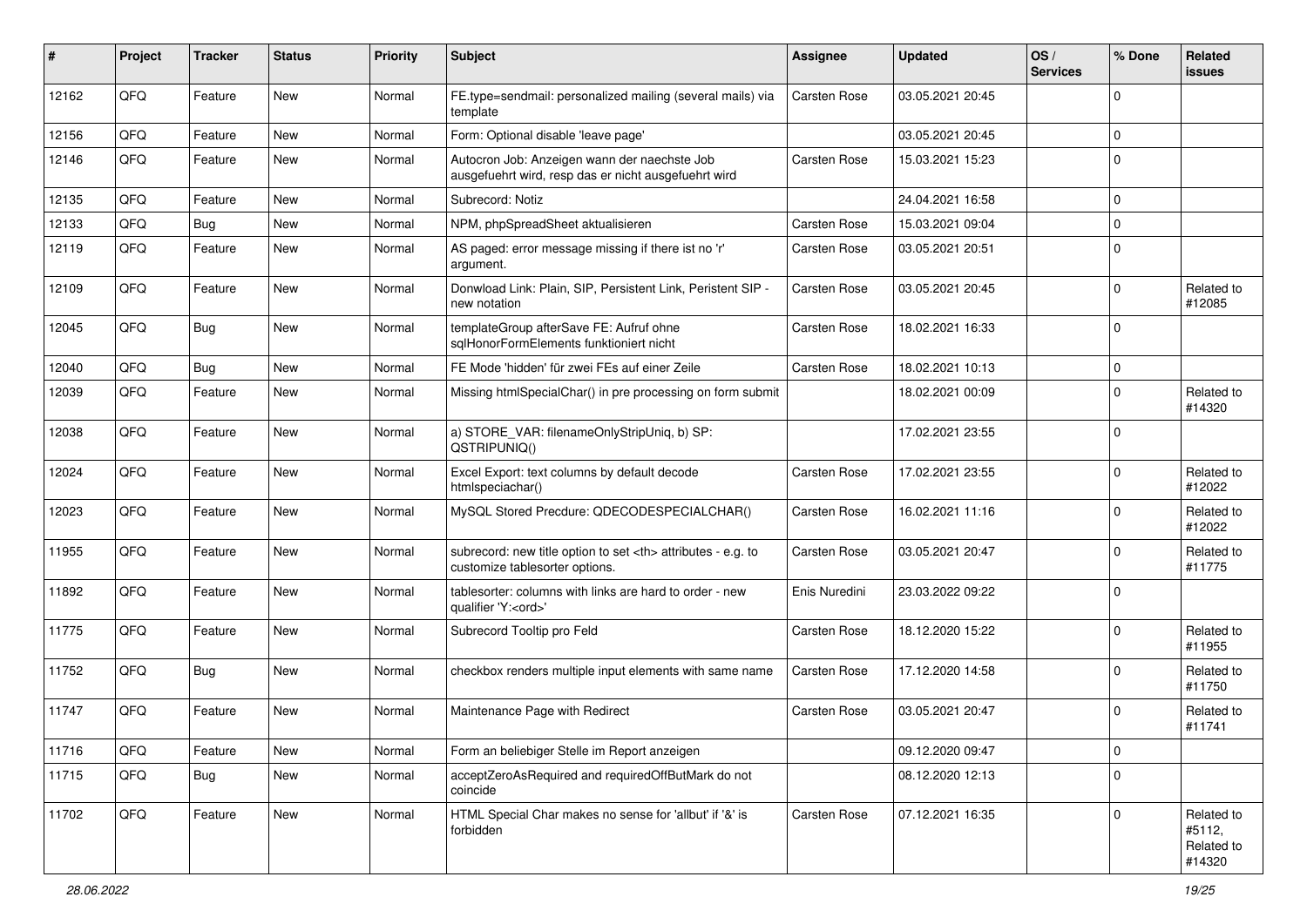| #     | Project | <b>Tracker</b> | <b>Status</b> | <b>Priority</b> | <b>Subject</b>                                                                      | Assignee            | <b>Updated</b>   | OS/<br><b>Services</b> | % Done      | Related<br><b>issues</b>                                             |
|-------|---------|----------------|---------------|-----------------|-------------------------------------------------------------------------------------|---------------------|------------------|------------------------|-------------|----------------------------------------------------------------------|
| 11695 | QFQ     | Bug            | <b>New</b>    | Normal          | MultiForm required FE Error                                                         | Carsten Rose        | 04.12.2020 13:34 |                        | $\mathbf 0$ |                                                                      |
| 11668 | QFQ     | Bug            | <b>New</b>    | Normal          | Play function.sql - problem with mysql                                              | Carsten Rose        | 03.05.2021 20:48 |                        | $\mathbf 0$ |                                                                      |
| 11667 | QFQ     | <b>Bug</b>     | <b>New</b>    | Normal          | MySQL mariadb-server-10.3: Incorrect datetime value                                 | Carsten Rose        | 03.05.2021 20:48 |                        | $\mathbf 0$ |                                                                      |
| 11535 | QFQ     | Feature        | <b>New</b>    | Normal          | Ability to create SQL columns in frontend QFQ forms                                 |                     | 17.11.2020 12:11 |                        | $\mathbf 0$ |                                                                      |
| 11534 | QFQ     | Feature        | New           | Normal          | Report: Action on selected rows - Table batchprocessing<br>feature                  |                     | 18.11.2020 08:15 |                        | $\mathbf 0$ |                                                                      |
| 11523 | QFQ     | Feature        | New           | Normal          | Mit dynamic Update erkennen, ob Upload gemacht wurde                                | <b>Carsten Rose</b> | 13.11.2020 15:07 |                        | $\mathbf 0$ | Related to<br>#9533                                                  |
| 11522 | QFQ     | Bug            | <b>New</b>    | Normal          | Aus/Einblenden von Reitern                                                          |                     | 13.11.2020 14:58 |                        | $\mathbf 0$ |                                                                      |
| 11516 | QFQ     | Feature        | New           | Normal          | Multi Page Form (Previous/Next Buttons)                                             | Carsten Rose        | 16.03.2021 17:52 |                        | $\mathbf 0$ |                                                                      |
| 11504 | QFQ     | Feature        | New           | Normal          | Dynamic Update: Button text update for 'Save',' Close' &<br>'Delete'                | <b>Carsten Rose</b> | 12.11.2020 23:44 |                        | $\mathbf 0$ |                                                                      |
| 11460 | QFQ     | Feature        | <b>New</b>    | Normal          | Easier creation of changelog: gitchangelog                                          | <b>Carsten Rose</b> | 12.06.2021 10:20 |                        | $\mathbf 0$ | Related to<br>#13467                                                 |
| 11239 | QFQ     | Bug            | New           | Normal          | Radiobutton (plain): horizontales Rendern abhängig vom<br>Datentyp in der Datenbank | <b>Carsten Rose</b> | 30.09.2020 18:37 |                        | $\mathbf 0$ |                                                                      |
| 11080 | QFQ     | Feature        | New           | Normal          | Send MQTT messages                                                                  | Carsten Rose        | 29.08.2020 19:49 |                        | $\mathbf 0$ |                                                                      |
| 10996 | QFQ     | Feature        | New           | Normal          | Download video via sip: no seek                                                     | Carsten Rose        | 12.08.2020 14:18 |                        | $\mathbf 0$ |                                                                      |
| 10979 | QFQ     | Feature        | <b>New</b>    | Normal          | Ajax Calls an API - dataReport                                                      | Carsten Rose        | 11.05.2022 12:15 |                        | $\mathbf 0$ |                                                                      |
| 10976 | QFQ     | Feature        | <b>New</b>    | Normal          | Excel Export Verbesserungen                                                         | Carsten Rose        | 06.08.2020 10:56 |                        | $\mathbf 0$ |                                                                      |
| 10937 | QFQ     | <b>Bug</b>     | New           | Normal          | Fehler mit abhängigen Select- Feldern beim Positionieren                            | <b>Carsten Rose</b> | 12.11.2020 23:45 |                        | $\mathbf 0$ |                                                                      |
| 10890 | QFQ     | Bug            | <b>New</b>    | Normal          | AutoCron hangs                                                                      |                     | 20.07.2020 13:56 |                        | $\mathbf 0$ |                                                                      |
| 10874 | QFQ     | Feature        | New           | Normal          | Erstellen eines Foreign Keys in der Tabelle "FormElement"                           |                     | 13.07.2020 10:11 |                        | $\mathbf 0$ |                                                                      |
| 10819 | QFQ     | Feature        | New           | Normal          | Persistent SIP - second try                                                         | Carsten Rose        | 29.06.2020 23:02 |                        | $\Omega$    | Related to<br>#6261                                                  |
| 10763 | QFQ     | Feature        | <b>New</b>    | Normal          | form accessed and submitted despite logout?                                         |                     | 16.06.2020 11:43 |                        | $\mathbf 0$ |                                                                      |
| 10759 | QFQ     | Bug            | <b>New</b>    | Normal          | emptyMeansNull - Feld falsch aktualisiert                                           |                     | 12.11.2020 23:45 |                        | $\mathbf 0$ |                                                                      |
| 10714 | QFQ     | Feature        | <b>New</b>    | Normal          | multi Table Form                                                                    | Carsten Rose        | 16.03.2021 18:44 |                        | $\mathbf 0$ |                                                                      |
| 10704 | QFQ     | <b>Bug</b>     | New           | Normal          | wkhtml problem rendering fullCalendar.js / fabric.js >><br>successor: puppeteer     | Carsten Rose        | 12.11.2020 23:45 |                        | $\mathbf 0$ | Related to<br>#5024,<br>Related to<br>#4650,<br>Related to<br>#10715 |
| 10658 | QFQ     | <b>Bug</b>     | New           | Normal          | processReadOnly broken                                                              | Carsten Rose        | 27.05.2020 17:55 |                        | $\mathbf 0$ |                                                                      |
| 10593 | QFQ     | Feature        | New           | Normal          | label2: text behind input element                                                   | Carsten Rose        | 16.05.2020 10:57 |                        | $\mathbf 0$ |                                                                      |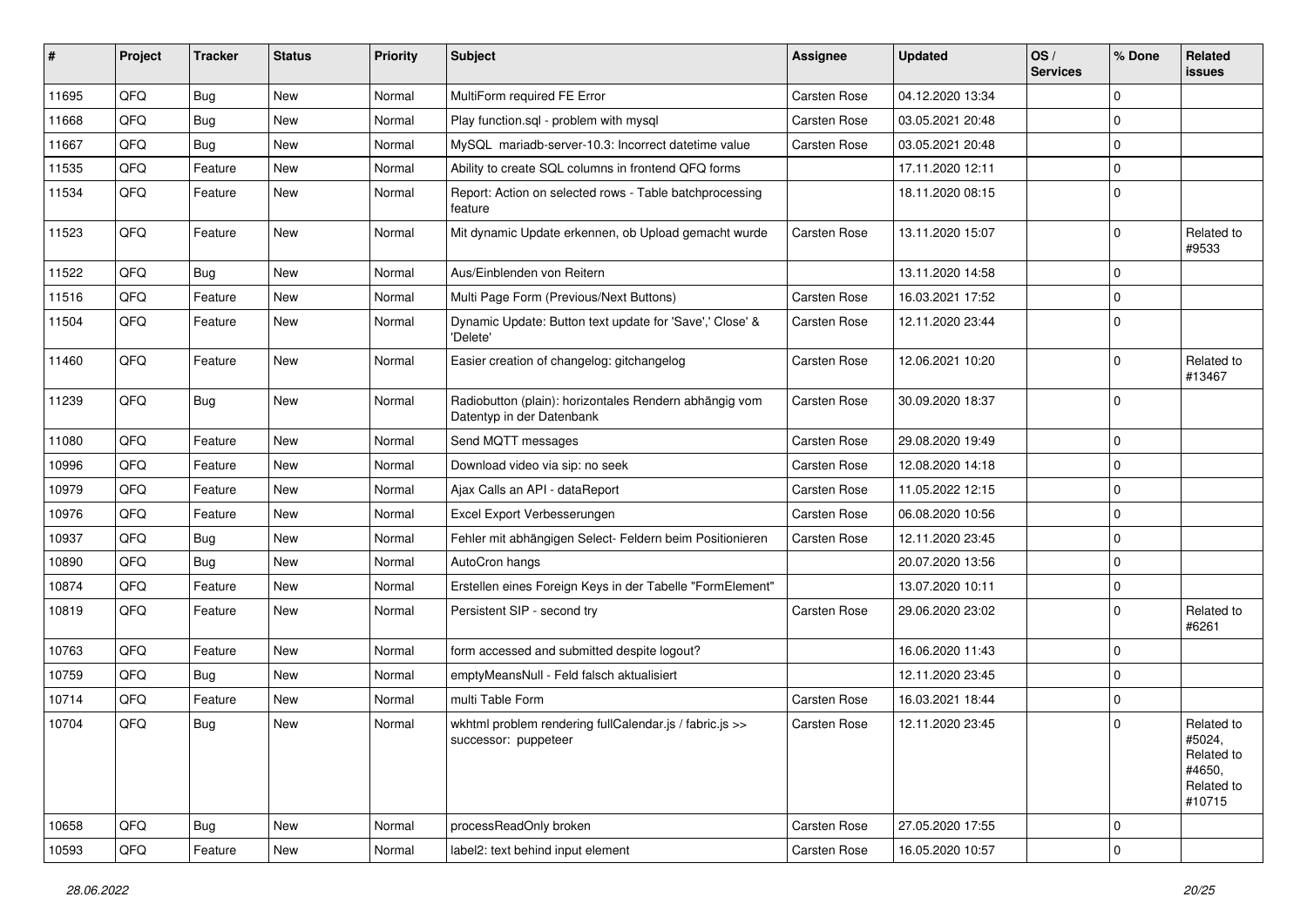| ∦     | Project | <b>Tracker</b> | <b>Status</b> | <b>Priority</b> | Subject                                                                                                                               | Assignee            | <b>Updated</b>   | OS/<br><b>Services</b> | % Done      | Related<br><b>issues</b>                                             |
|-------|---------|----------------|---------------|-----------------|---------------------------------------------------------------------------------------------------------------------------------------|---------------------|------------------|------------------------|-------------|----------------------------------------------------------------------|
| 10588 | QFQ     | Bug            | <b>New</b>    | Normal          | typeahed Tag: Doku anpassen                                                                                                           | <b>Carsten Rose</b> | 12.11.2020 23:45 |                        | $\mathbf 0$ |                                                                      |
| 10463 | QFQ     | Feature        | New           | Normal          | Report_link: expliztes setzen von HTML Tags (Bedarf fuer<br>'data-selenium' & 'id')                                                   | Enis Nuredini       | 23.03.2022 09:23 |                        | 0           | Related to<br>#7648                                                  |
| 10384 | QFQ     | Feature        | <b>New</b>    | Normal          | Parameter Exchange QFQ Instances                                                                                                      |                     | 07.05.2020 09:38 |                        | $\mathbf 0$ |                                                                      |
| 10345 | QFQ     | Feature        | New           | Normal          | Templates - Patterns QFQ Style                                                                                                        |                     | 03.05.2021 21:01 |                        | 0           | Related to<br>#10713                                                 |
| 10324 | QFQ     | Bug            | <b>New</b>    | Normal          | Excel Export mit Template funktioniert nur, wenn Template<br>vor uid kommt                                                            |                     | 30.03.2020 11:20 |                        | $\Omega$    | Related to<br>#10257                                                 |
| 10322 | QFQ     | <b>Bug</b>     | New           | Normal          | FormElement / Radio: missing column 'enum' >> FE not<br>reported                                                                      | Carsten Rose        | 07.05.2020 09:37 |                        | $\mathbf 0$ |                                                                      |
| 10119 | QFQ     | Feature        | New           | Normal          | Dropdown (selectlist) & TypeAhead: format and catagorize<br>list                                                                      | Carsten Rose        | 07.05.2020 09:36 |                        | $\Omega$    |                                                                      |
| 10082 | QFQ     | Bug            | <b>New</b>    | Normal          | FE.type=SELECT - 'sanatize' Class                                                                                                     | Carsten Rose        | 07.05.2020 09:36 |                        | $\mathbf 0$ | Related to<br>#10081                                                 |
| 10080 | QFQ     | Feature        | <b>New</b>    | Normal          | Popup on 'save' / 'close': configure dialog (answer<br>yes/no/cancle/)                                                                | Carsten Rose        | 28.03.2021 20:52 |                        | $\mathbf 0$ | Is duplicate<br>of #12262                                            |
| 10014 | QFQ     | Feature        | New           | Normal          | Manual.rst: describe behaviour and process order of<br>fillStoreVar, slaveId, sqlBefore,                                              | Carsten Rose        | 01.02.2020 22:31 |                        | $\mathbf 0$ |                                                                      |
| 9983  | QFQ     | Feature        | <b>New</b>    | Normal          | Report Notation: new keyword 'range'                                                                                                  | Carsten Rose        | 01.02.2020 15:55 |                        | $\mathbf 0$ |                                                                      |
| 9927  | QFQ     | Feature        | New           | Normal          | QFQ Update: a) Update nur machen wenn BE User<br>eingeloggt ist., b) Bei Fehler genaue Meldung welcher<br>Updateschritt Probleme hat. | Carsten Rose        | 22.01.2020 12:59 |                        | $\mathbf 0$ |                                                                      |
| 9855  | QFQ     | <b>Bug</b>     | <b>New</b>    | Normal          | <b>Required Check</b>                                                                                                                 |                     | 01.02.2020 15:56 |                        | $\mathbf 0$ |                                                                      |
| 9853  | QFQ     | Feature        | <b>New</b>    | Normal          | Check das SQL / QFQ / Mail Logfile geschrieben wird                                                                                   |                     | 09.01.2020 11:15 |                        | $\mathbf 0$ |                                                                      |
| 9811  | QFQ     | Feature        | New           | Normal          | Report: tag every n'th row                                                                                                            | Carsten Rose        | 01.02.2020 23:22 |                        | $\mathbf 0$ |                                                                      |
| 9783  | QFQ     | Bug            | <b>New</b>    | Normal          | Email with special characters                                                                                                         | Carsten Rose        | 01.02.2020 23:22 |                        | $\mathbf 0$ |                                                                      |
| 9781  | QFQ     | Feature        | <b>New</b>    | Normal          | Button: CSS class to make buttons smaller                                                                                             | Carsten Rose        | 01.02.2020 23:22 |                        | $\mathbf 0$ |                                                                      |
| 9777  | QFQ     | Feature        | New           | Normal          | Logging QFQ Variables                                                                                                                 | Carsten Rose        | 16.12.2019 17:17 |                        | $\mathbf 0$ |                                                                      |
| 9773  | QFQ     | Bug            | New           | Normal          | form.parameter.formModeGlobal=requiredOff                                                                                             | Carsten Rose        | 01.02.2020 15:56 |                        | 0           |                                                                      |
| 9707  | QFQ     | Feature        | New           | Normal          | SIP security: encode pageld and check pageld on decode                                                                                | Carsten Rose        | 01.02.2020 23:22 |                        | $\mathbf 0$ |                                                                      |
| 9706  | QFQ     | Feature        | New           | Normal          | Multi File Upload (hidden template group)                                                                                             | Carsten Rose        | 01.02.2020 23:22 |                        | $\Omega$    | Related to<br>#7521,<br>Related to<br>#5562,<br>Related to<br>#13330 |
| 9602  | QFQ     | Feature        | New           | Normal          | Form definition as JSON                                                                                                               | Carsten Rose        | 01.02.2020 23:21 |                        | 0           | Related to<br>#9600                                                  |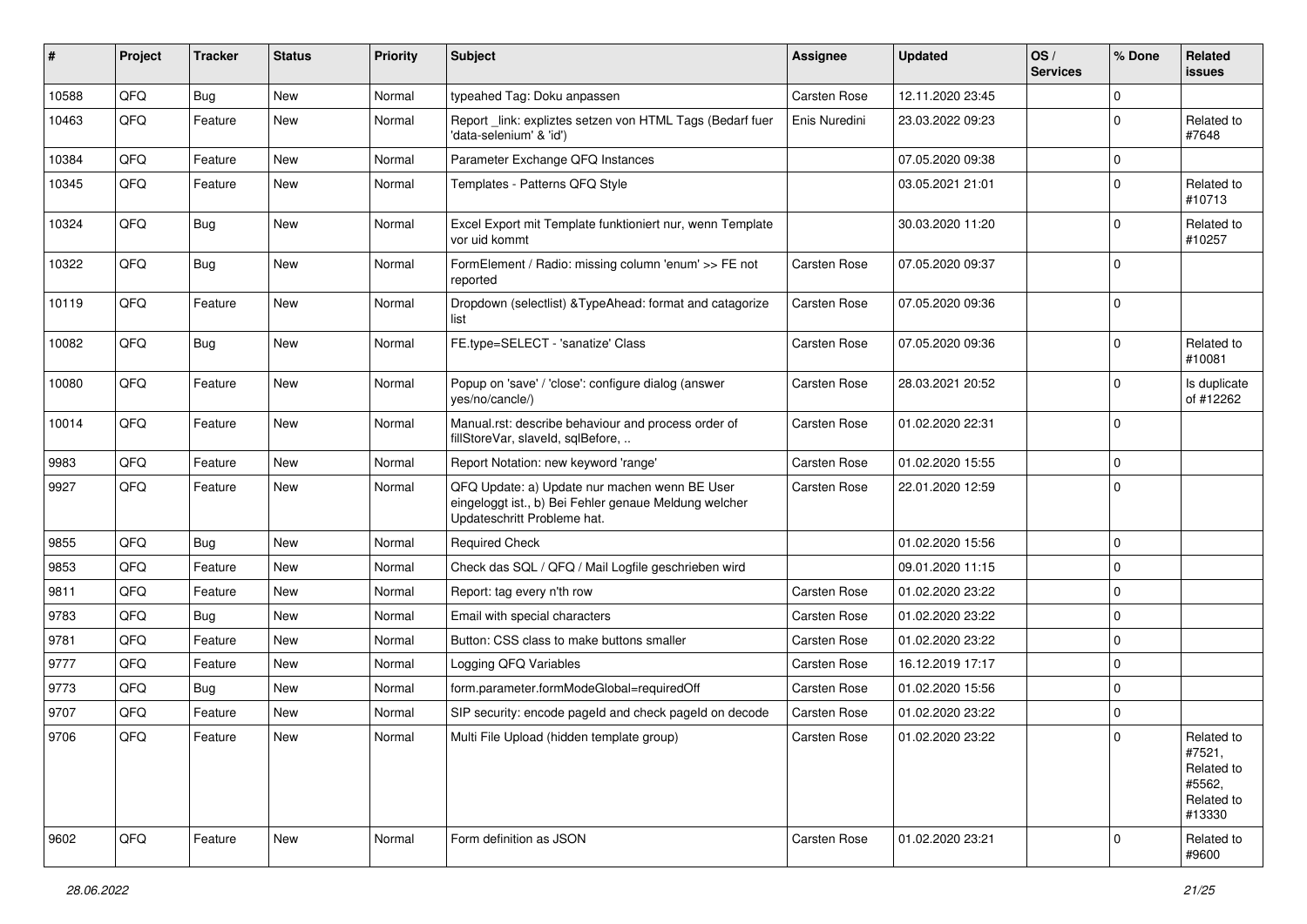| #    | Project | <b>Tracker</b> | <b>Status</b> | <b>Priority</b> | Subject                                                                                                | Assignee            | <b>Updated</b>   | OS/<br><b>Services</b> | % Done       | Related<br>issues    |
|------|---------|----------------|---------------|-----------------|--------------------------------------------------------------------------------------------------------|---------------------|------------------|------------------------|--------------|----------------------|
| 9537 | QFQ     | Feature        | <b>New</b>    | Normal          | FormEditor: Edit fieldset in FrontEnd                                                                  | Carsten Rose        | 01.02.2020 23:22 |                        | $\Omega$     |                      |
| 9533 | QFQ     | Bug            | <b>New</b>    | Normal          | FE.type=upload: Check in 'beforeSave' if upload is given                                               | Carsten Rose        | 01.02.2020 23:22 |                        | $\Omega$     | Related to<br>#11523 |
| 9352 | QFQ     | Feature        | <b>New</b>    | Normal          | FE 'Native' fire slaveld, sqlAfter, sqlIns                                                             | <b>Carsten Rose</b> | 01.02.2020 23:22 |                        | $\Omega$     |                      |
| 9348 | QFQ     | Feature        | <b>New</b>    | Normal          | defaultThumbnailSize: pre render thumbnails                                                            | Carsten Rose        | 12.06.2021 09:05 |                        | $\Omega$     |                      |
| 9317 | QFQ     | Bug            | <b>New</b>    | Normal          | FE.type=note: with dynamic show/hidden an empty label<br>causes trouble                                | <b>Carsten Rose</b> | 01.02.2020 23:22 |                        | $\Omega$     |                      |
| 9221 | QFQ     | Feature        | <b>New</b>    | Normal          | typeAhead: Zeichenlimite ausschalten                                                                   | <b>Carsten Rose</b> | 08.05.2021 17:06 |                        | $\Omega$     |                      |
| 9208 | QFQ     | Feature        | <b>New</b>    | Normal          | Manage 'recent' records                                                                                | <b>Carsten Rose</b> | 01.02.2020 23:22 |                        | 0            |                      |
| 9177 | QFQ     | Bug            | <b>New</b>    | Normal          | Bug? QFQ tries to save an action FE, which has real<br>existing column name                            | Carsten Rose        | 01.02.2020 23:22 |                        | $\Omega$     |                      |
| 9136 | QFQ     | Feature        | <b>New</b>    | Normal          | Create ZIP files with dynamic PDFs                                                                     | <b>Carsten Rose</b> | 01.02.2020 23:22 |                        | 0            |                      |
| 9129 | QFQ     | Feature        | <b>New</b>    | Normal          | sglValidate: Message as notification, not as error                                                     | Carsten Rose        | 01.02.2020 23:22 |                        | 0            | Related to<br>#9128  |
| 9128 | QFQ     | Feature        | <b>New</b>    | Normal          | Error Message: not replaced variables- a) replace back to<br>'{{', b) underline                        | <b>Carsten Rose</b> | 01.02.2020 23:22 |                        | $\Omega$     | Related to<br>#9129  |
| 9127 | QFQ     | Bug            | <b>New</b>    | Normal          | Error Message: change 'roll over' color - text not readable                                            | <b>Carsten Rose</b> | 01.02.2020 23:22 |                        | $\Omega$     |                      |
| 9077 | QFQ     | Bug            | <b>New</b>    | Normal          | typeAheadSql: report broken SQL                                                                        | Carsten Rose        | 01.02.2020 23:22 |                        | $\Omega$     |                      |
| 9013 | QFQ     | <b>Bug</b>     | <b>New</b>    | Normal          | Error in Twig template not handled                                                                     | <b>Carsten Rose</b> | 20.10.2021 13:43 |                        | $\mathbf 0$  |                      |
| 8975 | QFQ     | Feature        | <b>New</b>    | Normal          | Report Notation: 2.0                                                                                   | Carsten Rose        | 01.02.2020 23:22 |                        | $\Omega$     | Related to<br>#8963  |
| 8806 | QFQ     | Feature        | <b>New</b>    | Normal          | SQL Function nl2br                                                                                     | Carsten Rose        | 01.02.2020 23:22 |                        | $\Omega$     |                      |
| 8719 | QFQ     | Feature        | New           | Normal          | extraButtonLock: add support for 0/1                                                                   | <b>Carsten Rose</b> | 01.02.2020 23:22 |                        | 0            |                      |
| 8702 | QFQ     | Feature        | New           | Normal          | Load Record which is locked: missing user info                                                         | Carsten Rose        | 11.12.2019 16:16 |                        | 0            | Related to<br>#9789  |
| 8336 | QFQ     | Feature        | <b>New</b>    | Normal          | Form > modified > Close New: a) Optional disable popup, b)<br>custom text, c) mode on save: close stay | <b>Carsten Rose</b> | 01.02.2020 23:22 |                        | $\Omega$     | Related to<br>#8335  |
| 8217 | QFQ     | Feature        | <b>New</b>    | Normal          | if-elseif-else construct                                                                               | Carsten Rose        | 16.03.2021 18:41 |                        | $\Omega$     | Related to<br>#10716 |
| 8187 | QFQ     | Feature        | New           | Normal          | Subrecord: enable/hide new button - make new/edit/delete<br>customizeable.                             | <b>Carsten Rose</b> | 06.03.2021 18:44 |                        | $\Omega$     | Related to<br>#11326 |
| 8089 | QFQ     | Feature        | New           | Normal          | Copy/Paste for FormElements                                                                            | Carsten Rose        | 01.02.2020 23:22 |                        | $\mathbf 0$  |                      |
| 8049 | QFQ     | Bug            | New           | Normal          | FE.type=note, column 'value': text moves some pixel to top<br>after save                               | Carsten Rose        | 01.02.2020 23:22 |                        | $\Omega$     |                      |
| 7924 | QFQ     | Feature        | New           | Normal          | Radio/Checkbox with Tooltip                                                                            | Carsten Rose        | 01.02.2020 23:22 |                        | $\mathbf 0$  |                      |
| 7920 | QFQ     | Feature        | New           | Normal          | FE: Syntax Highlight, Zeinlenumbruch                                                                   | Carsten Rose        | 01.02.2020 10:03 |                        | $\mathbf{0}$ |                      |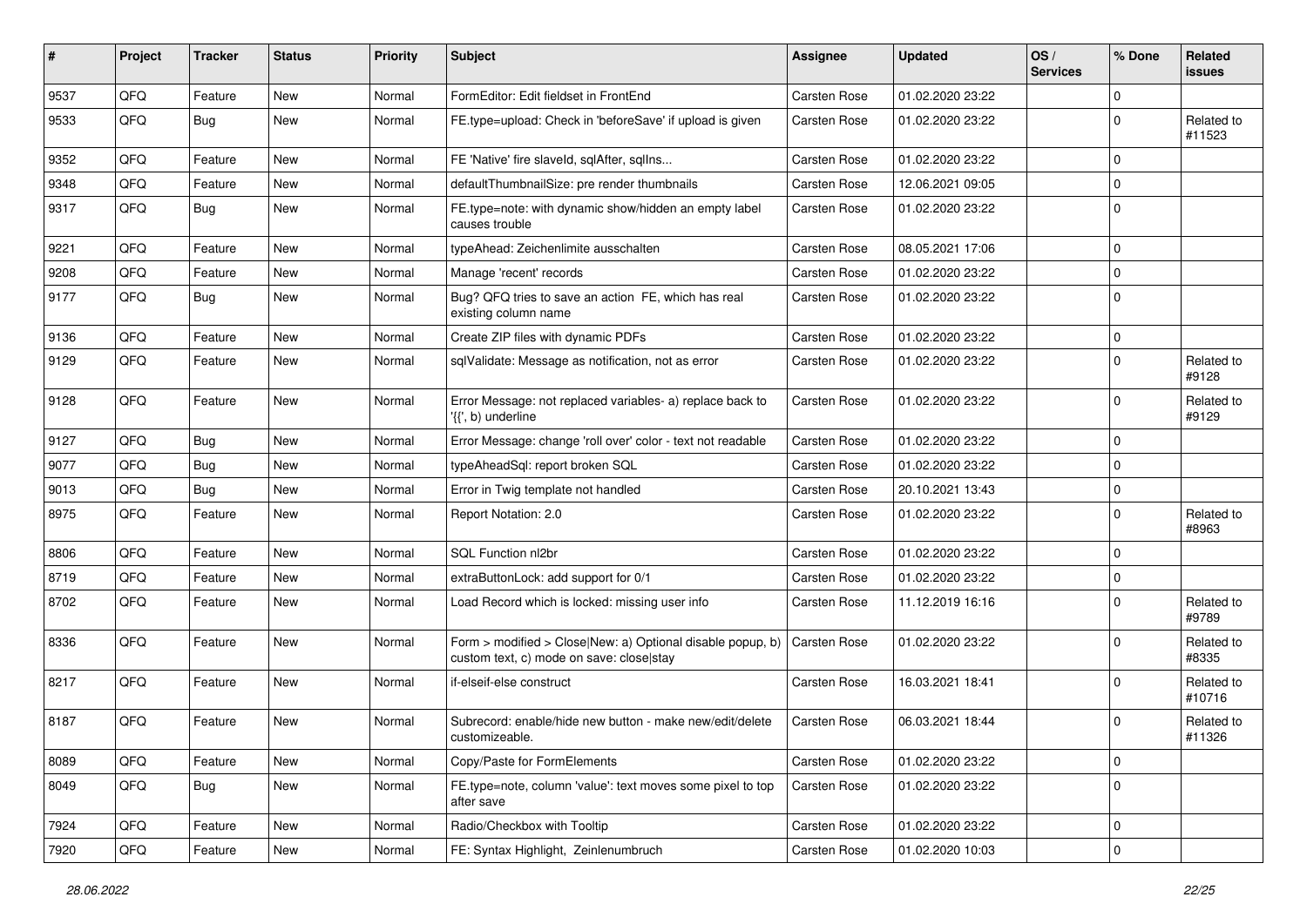| ∦    | Project | Tracker | <b>Status</b> | <b>Priority</b> | <b>Subject</b>                                                                                        | Assignee            | <b>Updated</b>   | OS/<br><b>Services</b> | % Done      | Related<br>issues    |
|------|---------|---------|---------------|-----------------|-------------------------------------------------------------------------------------------------------|---------------------|------------------|------------------------|-------------|----------------------|
| 7890 | QFQ     | Bug     | <b>New</b>    | Normal          | FormElement 'required': extraButtonInfo not aligned                                                   | Carsten Rose        | 11.06.2021 21:17 |                        | $\Omega$    | Related to<br>#11517 |
| 7812 | QFQ     | Feature | <b>New</b>    | Normal          | FE 'Subrecord' - new option 'subrecordShowFilter',<br>'subrecordPaging'                               | Carsten Rose        | 01.02.2020 23:22 |                        | $\mathbf 0$ |                      |
| 7795 | QFQ     | Bug     | <b>New</b>    | Normal          | Readonly Form: Typeahead-Felder                                                                       | Carsten Rose        | 01.02.2020 23:22 |                        | $\Omega$    |                      |
| 7685 | QFQ     | Bug     | <b>New</b>    | Normal          | Open FormElement from QFQ error message and save<br>modified record: error about missing {{formId:F}} | Carsten Rose        | 01.02.2020 23:22 |                        | $\Omega$    |                      |
| 7683 | QFQ     | Feature | <b>New</b>    | Normal          | Special column names in '{{ SELECT  AS _link }}' should<br>be detected                                | Carsten Rose        | 01.02.2020 23:21 |                        | $\Omega$    |                      |
| 7681 | QFQ     | Feature | <b>New</b>    | Normal          | Optional switch off 'check for modified record'                                                       | Carsten Rose        | 01.02.2020 23:21 |                        | $\Omega$    |                      |
| 7660 | QFQ     | Feature | <b>New</b>    | Normal          | IMAP: import mails to DB, move / delete mails                                                         | Carsten Rose        | 01.02.2020 09:52 |                        | $\Omega$    |                      |
| 7574 | QFQ     | Bug     | <b>New</b>    | Normal          | Substitute error: form element not reported / dont parse<br>Form.note                                 | Carsten Rose        | 01.02.2020 23:21 |                        | $\Omega$    |                      |
| 7547 | QFQ     | Bug     | <b>New</b>    | Normal          | Error Message in afterSave: wrong parameter column<br>reported                                        | Carsten Rose        | 01.02.2020 23:22 |                        | $\Omega$    |                      |
| 7524 | QFQ     | Bug     | New           | Normal          | QFQ throws a 'General Error' if 'fileadmin/protected/log/' is<br>not writeable                        | <b>Carsten Rose</b> | 01.02.2020 23:22 |                        | $\Omega$    |                      |
| 7521 | QFQ     | Feature | <b>New</b>    | Normal          | TemplateGroup: fe.type=upload                                                                         | <b>Carsten Rose</b> | 01.02.2020 23:21 |                        | $\Omega$    | Related to<br>#9706  |
| 7520 | QFQ     | Feature | <b>New</b>    | Normal          | QR Code:  AS _qr ( AS _link)                                                                          | Carsten Rose        | 01.02.2020 23:22 |                        | $\Omega$    |                      |
| 7519 | QFQ     | Feature | <b>New</b>    | Normal          | Select: Multi                                                                                         | Carsten Rose        | 01.02.2020 23:22 |                        | $\Omega$    |                      |
| 7513 | QFQ     | Bug     | <b>New</b>    | Normal          | Radios not correct aligned                                                                            | Carsten Rose        | 01.02.2020 23:22 |                        | $\Omega$    |                      |
| 7512 | QFQ     | Bug     | <b>New</b>    | Normal          | FE: inputType=number >> 'pattern' is not respected                                                    | Carsten Rose        | 01.02.2020 23:22 |                        | $\Omega$    |                      |
| 7481 | QFQ     | Feature | <b>New</b>    | Normal          | Detect 'BaseUrl' automatically                                                                        | Carsten Rose        | 01.02.2020 23:21 |                        | $\Omega$    |                      |
| 7480 | QFQ     | Feature | <b>New</b>    | Normal          | Record History (Undo / Redo)                                                                          | Carsten Rose        | 11.12.2019 16:16 |                        | $\Omega$    | Related to<br>#2361  |
| 7342 | QFQ     | Feature | <b>New</b>    | Normal          | add content $=$ hide this                                                                             | Carsten Rose        | 01.02.2020 23:21 |                        | $\mathbf 0$ |                      |
| 7280 | QFQ     | Feature | New           | Normal          | recently used table                                                                                   | Carsten Rose        | 01.02.2020 23:21 |                        | $\Omega$    |                      |
| 7261 | QFQ     | Bug     | <b>New</b>    | Normal          | Report pathFilename for user without path, only the<br>filename                                       | Carsten Rose        | 01.02.2020 23:21 |                        | $\Omega$    |                      |
| 7239 | QFQ     | Feature | <b>New</b>    | Normal          | TinyMCE: html tag whitelist                                                                           | Carsten Rose        | 01.02.2020 23:21 |                        | $\Omega$    | Related to<br>#14320 |
| 7219 | QFQ     | Bug     | <b>New</b>    | Normal          | typeSheadSql / typeAheadSqlPrefetch: change to curly<br>braces                                        | Carsten Rose        | 01.02.2020 23:21 |                        | $\Omega$    |                      |
| 7175 | QFQ     | Feature | <b>New</b>    | Normal          | Upload: md5 hash as filename                                                                          | <b>Carsten Rose</b> | 01.02.2020 23:21 |                        | 0           |                      |
| 7119 | QFQ     | Feature | <b>New</b>    | Normal          | Upload: scaleDownWidth, scaleDownHeight                                                               | <b>Carsten Rose</b> | 01.02.2020 23:21 |                        | $\Omega$    |                      |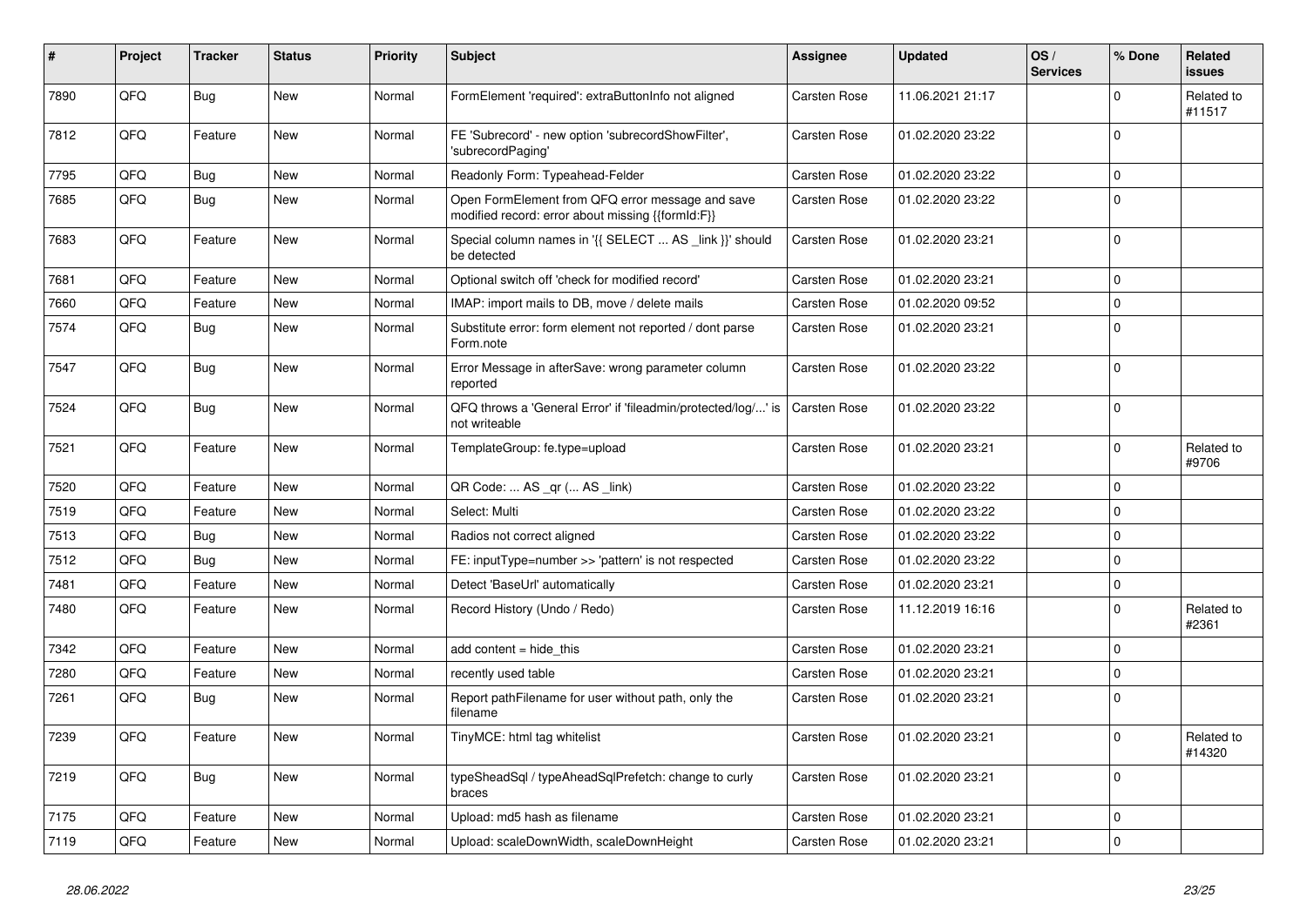| #    | Project | <b>Tracker</b> | <b>Status</b> | <b>Priority</b> | <b>Subject</b>                                                                                                               | Assignee            | Updated          | OS/<br><b>Services</b> | % Done      | <b>Related</b><br><b>issues</b>             |
|------|---------|----------------|---------------|-----------------|------------------------------------------------------------------------------------------------------------------------------|---------------------|------------------|------------------------|-------------|---------------------------------------------|
| 7109 | QFQ     | Feature        | <b>New</b>    | Normal          | Dynamic Updates: row/element hide                                                                                            | <b>Carsten Rose</b> | 01.02.2020 23:22 |                        | $\Omega$    | Has<br>duplicate<br>#4081                   |
| 7102 | QFQ     | Feature        | <b>New</b>    | Normal          | Comment sign in report: '#' and '--'                                                                                         | <b>Carsten Rose</b> | 01.02.2020 23:21 |                        | $\Omega$    |                                             |
| 7099 | QFQ     | Feature        | <b>New</b>    | Normal          | Redesign FormEditor                                                                                                          | <b>Carsten Rose</b> | 01.02.2020 23:21 |                        | $\Omega$    |                                             |
| 7014 | QFQ     | Bug            | New           | Normal          | Sending invalid emails succeeds when<br>debug.redirectAllMailTo is set                                                       | <b>Carsten Rose</b> | 01.02.2020 23:21 |                        | $\Omega$    |                                             |
| 7002 | QFQ     | Bug            | <b>New</b>    | Normal          | Dynamic Update: row does not disappear / appear                                                                              | Carsten Rose        | 01.02.2020 23:22 |                        | $\Omega$    |                                             |
| 6912 | QFQ     | Bug            | <b>New</b>    | Normal          | error Message Var 'deadline' already set in SIP - in Form<br>with FE.value={{deadline:R:::{{deadlinePeriod:Y}}}}             | <b>Carsten Rose</b> | 01.02.2020 23:21 |                        | $\Omega$    |                                             |
| 6855 | QFQ     | Feature        | <b>New</b>    | Normal          | With {{feUser:U}}!={{feUser:T}}: Save / Delete: only<br>possible with {{feUserSave:U}}='yes' and<br>{{feUserDelete:U}}='yes' | <b>Carsten Rose</b> | 01.02.2020 23:21 |                        | $\Omega$    |                                             |
| 6765 | QFQ     | Feature        | <b>New</b>    | Normal          | Moeglichkeit via QFQ eigene Logs zu schreiben                                                                                | Carsten Rose        | 01.02.2020 23:21 |                        | $\Omega$    |                                             |
| 6723 | QFQ     | Feature        | <b>New</b>    | Normal          | Report QFQ Installation and Version                                                                                          | <b>Carsten Rose</b> | 12.06.2021 09:07 |                        | $\Omega$    |                                             |
| 6677 | QFQ     | <b>Bug</b>     | <b>New</b>    | Normal          | Error message FE Action Element: no/wrong FE reference<br>who cause the problem.                                             | Carsten Rose        | 01.02.2020 23:21 |                        | $\Omega$    |                                             |
| 6602 | QFQ     | Feature        | <b>New</b>    | Normal          | Formlet: in Report auf Mausklick ein mini-form oeffnen                                                                       | Carsten Rose        | 11.12.2019 16:16 |                        | $\Omega$    |                                             |
| 6594 | QFQ     | Feature        | <b>New</b>    | Normal          | Excel: on download, check if there is a valid sip                                                                            | Carsten Rose        | 01.02.2020 23:21 |                        | $\Omega$    |                                             |
| 6483 | QFQ     | Bug            | <b>New</b>    | Normal          | R Store funktioniert nicht bei 'Report Notation' im FE                                                                       | <b>Carsten Rose</b> | 01.02.2020 23:21 |                        | $\Omega$    |                                             |
| 6462 | QFQ     | Bug            | <b>New</b>    | Normal          | File Upload: Nutzlose Fehlermeldung wenn Datei zu gross                                                                      | <b>Carsten Rose</b> | 01.02.2020 23:21 |                        | 0           | Related to<br>#6139                         |
| 6437 | QFQ     | Feature        | <b>New</b>    | Normal          | Neuer Mode Button bei FormElementen                                                                                          | <b>Carsten Rose</b> | 01.02.2020 23:21 |                        | $\Omega$    | Related to<br>#9668.<br>Blocked by<br>#9678 |
| 6292 | QFQ     | Feature        | <b>New</b>    | Normal          | Download: File speichern mit Hash aber original Filename in<br>der Datenbank vermerken fuer Downloads                        | Carsten Rose        | 01.02.2020 23:21 |                        | $\Omega$    |                                             |
| 6289 | QFQ     | Feature        | <b>New</b>    | Normal          | Form: Log                                                                                                                    | <b>Carsten Rose</b> | 01.02.2020 23:21 |                        | $\mathbf 0$ |                                             |
| 6261 | QFQ     | Feature        | <b>New</b>    | Normal          | Persistent SIP                                                                                                               | <b>Carsten Rose</b> | 12.06.2021 09:07 |                        | $\Omega$    | Related to<br>#10819                        |
| 5782 | QFQ     | Feature        | <b>New</b>    | Normal          | NextCloud API                                                                                                                | Carsten Rose        | 01.02.2020 10:02 |                        | $\Omega$    |                                             |
| 5576 | QFQ     | Bug            | <b>New</b>    | Normal          | Using MySQL 'DROP' requires privilege - wich is not really<br>necessary.                                                     | <b>Carsten Rose</b> | 01.02.2020 23:21 |                        | $\Omega$    |                                             |
| 5559 | QFQ     | Bug            | <b>New</b>    | Normal          | FE.type = Upload: 'accept' might contain variables                                                                           | <b>Carsten Rose</b> | 11.05.2020 21:23 |                        | $\Omega$    |                                             |
| 5345 | QFQ     | Feature        | <b>New</b>    | Normal          | Report: UPDATE / INSERT / DELETE statements should<br>trigger subqueries, depending on the result.                           | <b>Carsten Rose</b> | 27.05.2020 16:11 |                        | $\Omega$    |                                             |